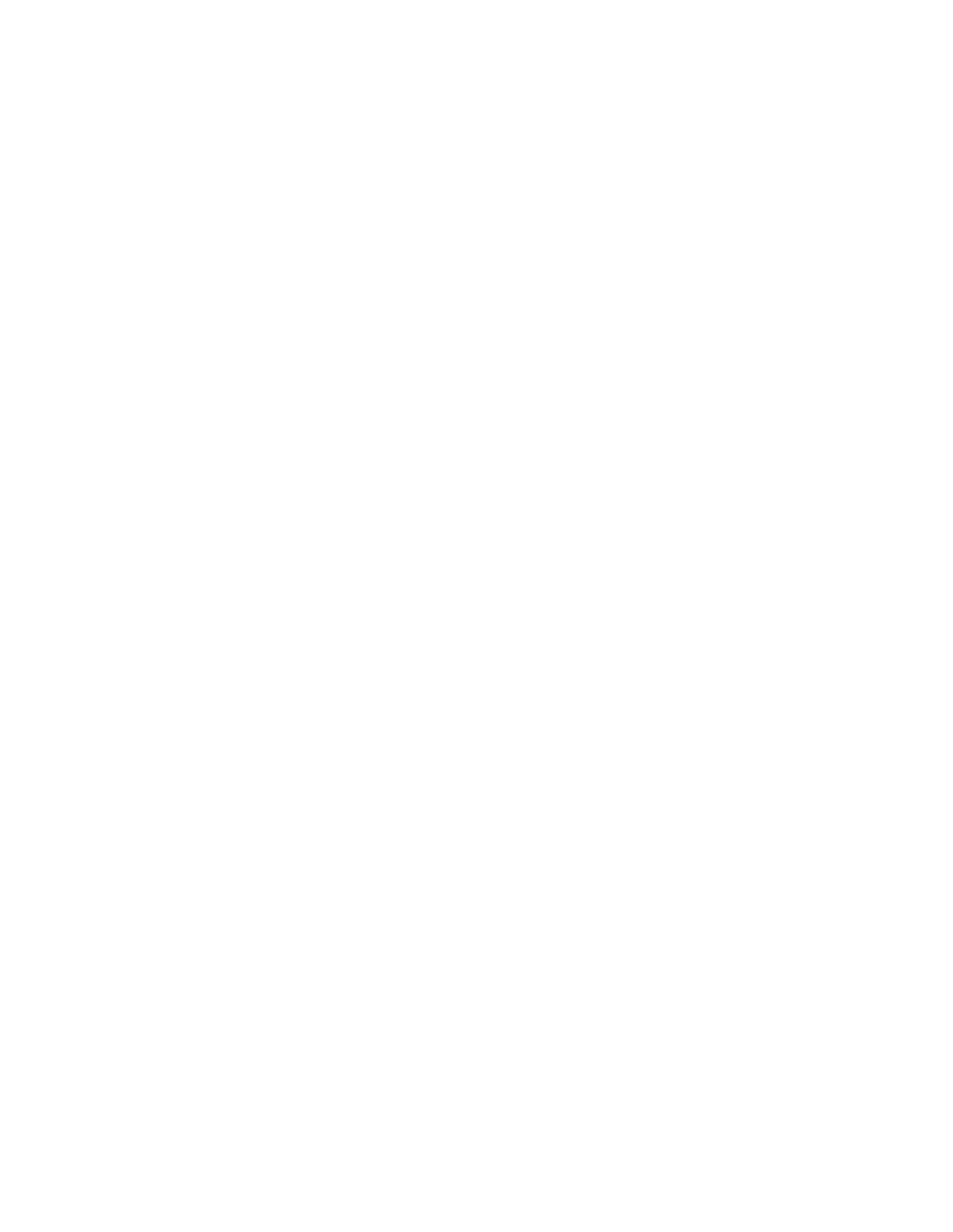# **SECTION 09875 REPAINTING OF EXTERIOR SURFACES OF AN EXISTING WELDED STEEL TANK BASED ON 100% OR SPOT REMOVAL OF EXISTING PAINT SYSTEM AND REPLACEMENT WITH A NEW PAINT SYSTEM**

#### <span id="page-2-0"></span>**PART 1 - GENERAL**

#### <span id="page-2-1"></span>1.01 PURPOSE

A. The purpose of this specification is to establish methods and procedures for painting and handling of hazardous and non-hazardous materials/wastes.

#### <span id="page-2-2"></span>1.02 SCOPE OF WORK

A. Work to be accomplished includes field application of protective paints to exterior surfaces, including surface preparation, handling of hazardous and non-hazardous materials/wastes, and other work necessary to accomplish the approved end result of a totally protected and usable structure, including attachments, accessories and appurtenances. Existing paints shall either be removed entirely, or spot repaired, as specified in the Special Conditions, generally as follows:

#### 100% Removal

- 1. Remove all exterior paint by abrasive blast cleaning. Removal shall be by conventional methods if no hazardous materials are present, or by conventional method with containment, vacuum blasting, or other method approved by District if hazardous materials are present.
- 2. Apply prime, intermediate, and finish coats to all blast cleaned exterior surfaces in accordance with paragraph 3.06.
- 3. Test, handle and dispose of any hazardous or non-hazardous wastes generated from exterior painting operations in conformance to all regulations.

#### Spot Removal

1. Remove all oxidation, dirt, and other contaminants from exterior surfaces via washing, as specified.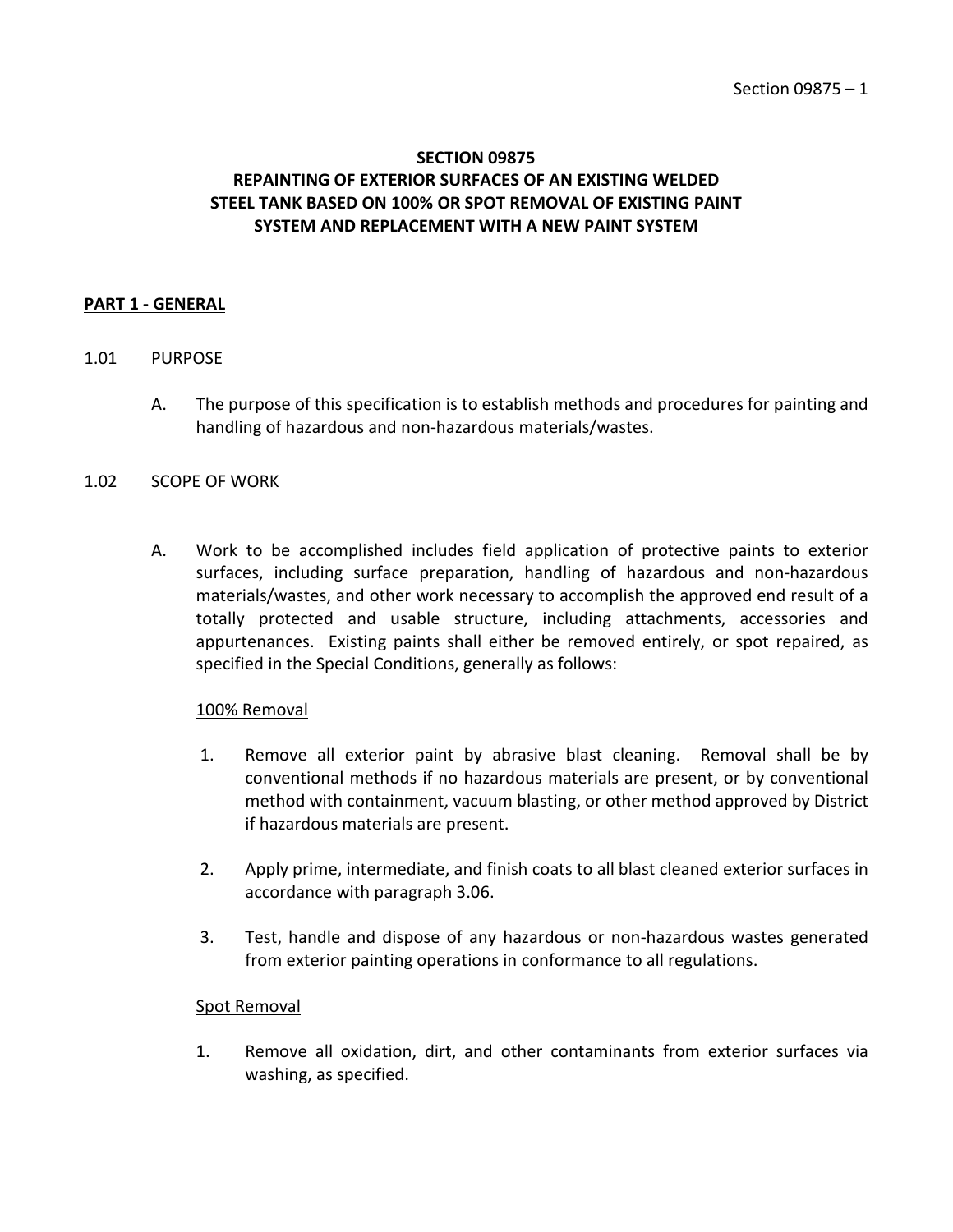- 2. Remove all existing defective paint on exterior by abrasive blast cleaning. Removal shall be by conventional methods if no hazardous materials are present, or by conventional method with containment, vacuum blasting, or other method approved by District if hazardous materials are present.
- 3. Apply specified primer to all abrasively blast cleaned areas.
- 4. Apply intermediate and finish coats of paints to complete exterior surfaces in accordance with paragraph 3.06.
- 5. Test, handle and dispose of any hazardous or non-hazardous wastes generated from exterior painting operations in conformance to all regulations.
- B. Surfaces not to be painted include all interior surfaces, fencing, concrete surfaces, liquid level indicator accessories, glass, plastic, nameplates, and other surfaces on which paints would not adhere or would interfere with operation or purpose of specific item.
- C. If severely corroded or damaged areas are discovered during the course of abrasive blast cleaning operations, the Contractor shall notify the District or authorized representative. Welding and repair of severely corroded areas of tank and other mechanical repairs may be required during project.
	- 1. The Contractor shall allow the District access to make tank repairs while the existing paints are being removed. The District reserves the option to repair the tank structure with:
		- a) Change order to the contract.
		- b) District employees.
		- c) A separate Contractor.
		- d) Any combination of the above.
- 2. A no cost time extension will be issued should structural repairs delay abrasive blast cleaning and/or paint application. Preparation work shall continue while tank repairs are being made. The time extension will assume the Contractor will be able to re-mobilize and begin painting within two weeks of notification. No additional time will be granted to permit the Contractor to complete other projects prior to this project.
- 3. Contractor is responsible for the cost of all testing and analyses unless specifically stated otherwise.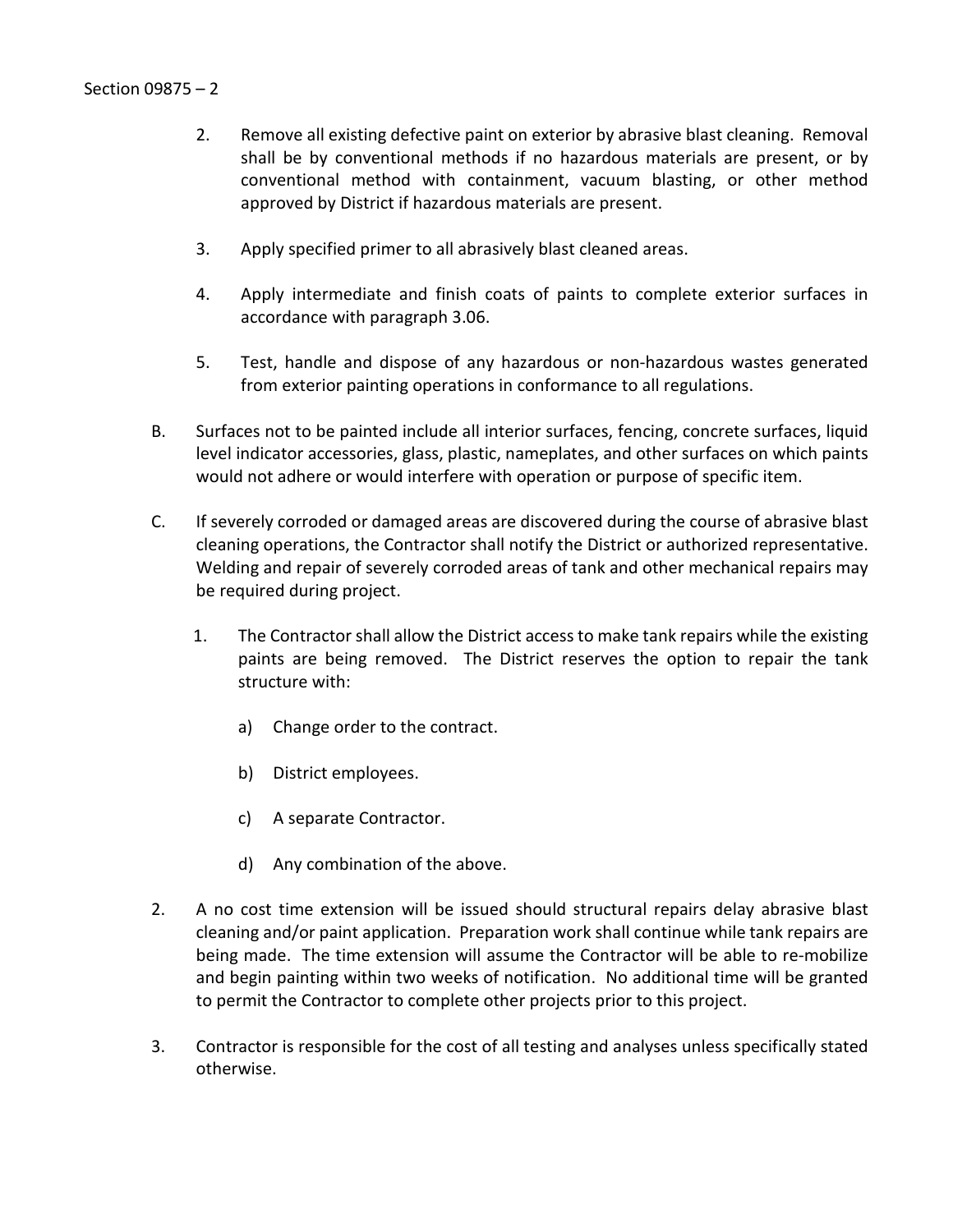#### <span id="page-4-0"></span>1.03 REFERENCE SPECIFICATIONS AND STANDARDS

- A. Without limiting the general aspects or other requirements of this specification, work and equipment shall conform to applicable requirements of municipal, state and federal codes, laws and ordinances governing the work, the Eastern Municipal Water District, SSPC: The Society for Protective Coatings, and manufacturer's printed instructions, subject to District's approval.
- B. The Contractor shall meet all the terms of the District's General Conditions for Major Construction and Maintenance. The terms of the General Conditions shall be referenced for contractual procedures.
- C. The District's decision shall be final as to interpretation and/or conflict between any of the referenced codes, laws, ordinances, specifications and standards contained herein.
- D. American Society for Testing and Materials (ASTM)
	- 1. ASTM E337, Standard Test Method for Measuring Humidity with a Psychrometer
	- 2. ASTM D1186, Standard Test Method for Nondestructive Measurement of Dry Film Thickness of Nonmagnetic Coatings Applied to a Ferrous Base
	- 3. ASTM D3359, Standard Test Method for Measuring Adhesion by Tape.
	- 4. ASTM D4138, Standard Test Method for Measurement of Dry Paint Thickness of Protective Coating Systems by Destructive Means
	- 5. ASTM D4285, Standard Test Method for Indicating Oil or Water in Compressed Air
	- 6. ASTM D4414, Standard Practice for Measurement of Wet Film Thickness by Notch Gages
	- 7. ASTM D4417, Standard Test Methods for Field Measurement of Surface Profile of Blast Cleaned Steel
	- 8. ASTM D5402, Standard Test Methods for Assessing the Solvent Resistance of Organic Coatings Using Solvent Rubs
- E. American Water Works Association (AWWA)
	- 1. AWWA D102, AWWA Standard for Coating Steel Water Storage Tanks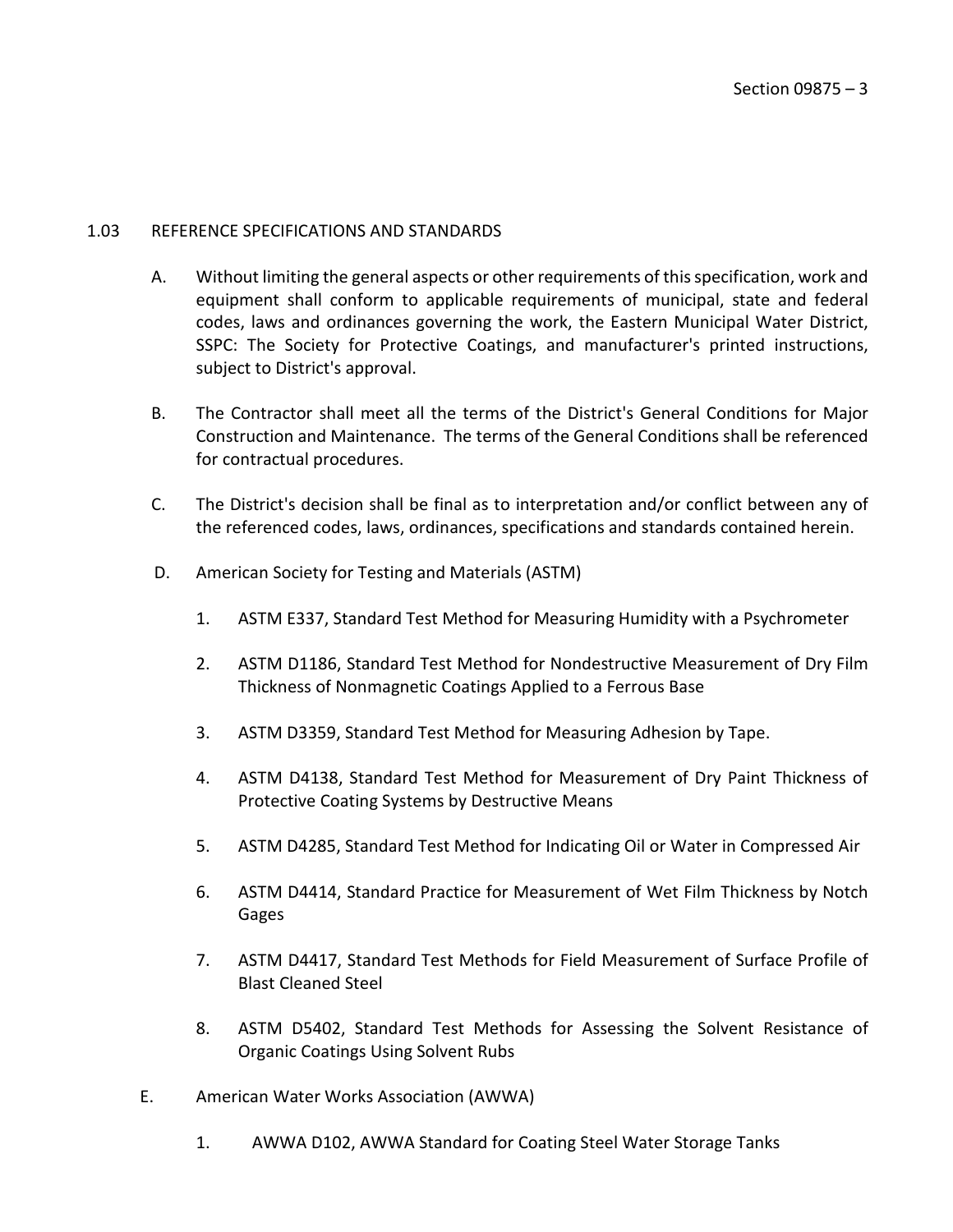- 2. AWWA C652, AWWA Standard for Disinfection of Water Storage Facilities
- 3. AWWA M42, AWWA Manual of Water Supply Practices, Steel Water Storage Tanks
- F. SSPC: Society for Protective Coatings (SSPC)
	- 1. SSPC-SP 1, Solvent Cleaning
	- 2. SSPC-SP 2/3, Hand/Power Tool Cleaning
	- 3. SSPC-SP 6, Commercial Blast Cleaning
	- 4. SSPC-SP 7, Brush-off Blast Cleaning
	- 5. SSPC-SP 10, Near-White Blast Cleaning
	- 6. SSPC-SP 11, Power Tool Cleaning to Bare Metal
	- 7. SSPC-SP 15, Power Tool Cleaning to Commercial Grade Cleanliness
	- 8 SPC-PA1, latest revision, for "Shop, Field and Maintenance Painting
	- 9. SSPC-PA 2, Measurement of Dry Film Thickness with Magnetic Gages
	- 10. SSPC-VIS 1, Visual Standard for Abrasive Blast Cleaned Steel
	- 11. SSPC-VIS 3, Visual Standard for Hand and Power Tool Cleaned Steel
	- 12. SSPC Publication No. 91-12, Coating and Lining Inspection Manual
	- 13. SSPC-Visual Comparison Manual
	- 14. SSPC Guide 12 Guide for Illumination of Industrial Painting
	- 15. SSPC's Publication 91-12 "Testing Recirculated Abrasives
- G. NACE International (NACE)
	- 1. NACE SP 0188-06, Standard Recommended Practice for Discontinuity (Holiday) Testing of Protective Coatings
	- 2. NACE SP 0178-89, Standard Recommended Practice for fabrication Details, Surface Finish Requirements, and Proper Design Considerations for Tanks and Vessels to be Lined for Immersion Service.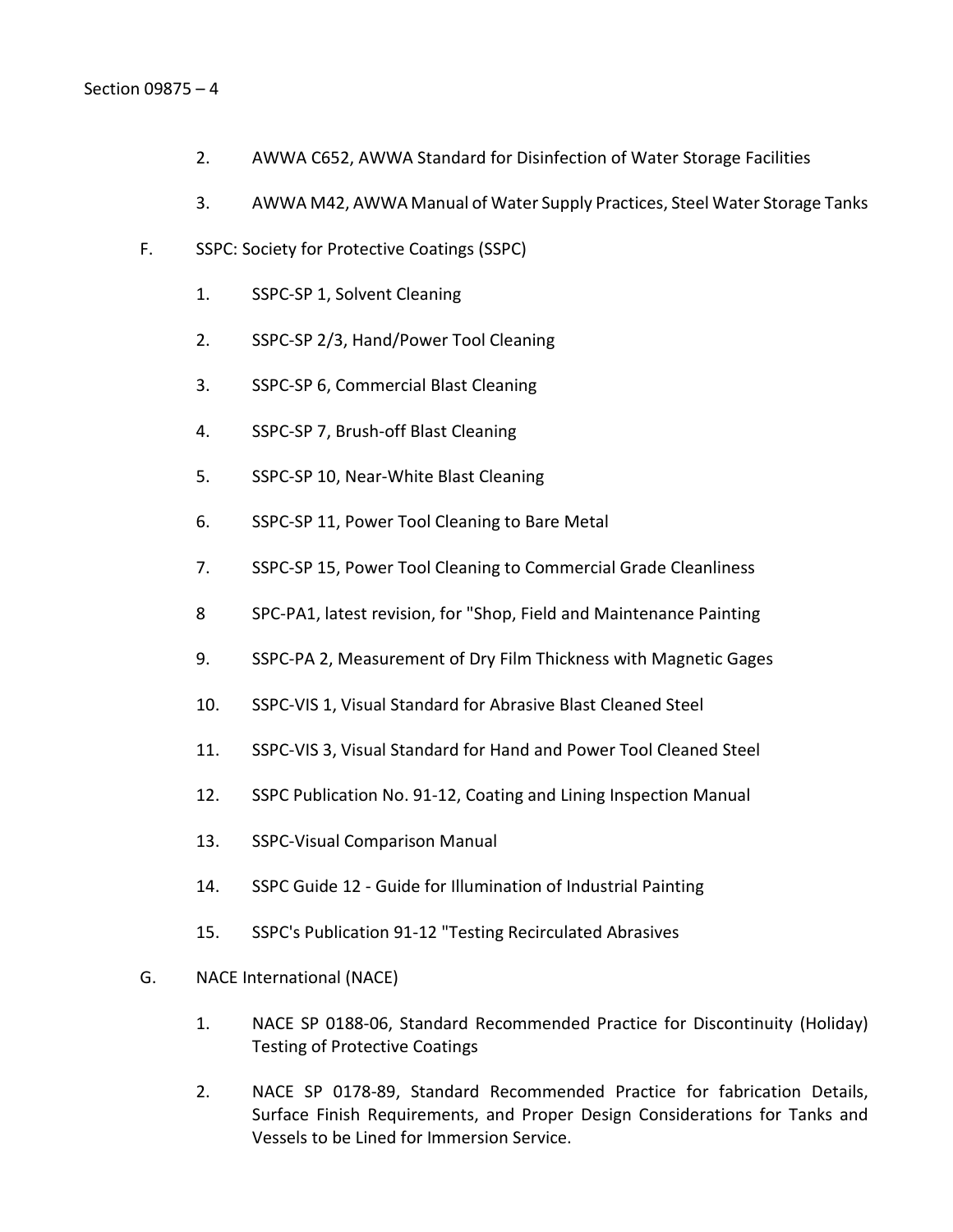#### <span id="page-6-0"></span>1.04 COMPLETION OF WORK

A. All surface preparation, paint application, and handling/disposing of hazardous and nonhazardous materials/wastes shall be completed within the number of calendar days consistent with the Contract Completion Schedule. If work is not completed within the number of calendar days specified, Contractor shall bear all additional expenses incurred after contract completion schedule.

## <span id="page-6-1"></span>1.05 CONTRACTOR

A. The contractor shall be a licensed Painting and Decorating Contractor in the State of California (C-33 Classification). He shall have a minimum of five (5) years practical experience and successful history in the application of specified products to surfaces of steel water storage tanks. Upon request, he shall substantiate this requirement by furnishing a written list of references.

#### <span id="page-6-2"></span>1.06 DEFINITIONS

- A. "Engineer" refers to the person authorized by the District to oversee the execution of the contract, acting either directly or through his properly authorized agents, each agent acting only within the scope of authority delegated to him.
- B. "Lining" refers to protective materials used or applied to interior surfaces. "Paint" refers to protective materials used or applied on exterior surfaces. "Coating" refers to protective materials used or applied on interior or exterior surfaces, or any protective material in general.
- C. "District" refers to the Eastern Municipal Water District.

## <span id="page-6-3"></span>1.07 HOURS OF WORK

A. The Contractor's activities shall be confined to an eight hour shift between the hours of 7:00 a.m. and 5:00 p.m. Monday through Friday, excluding District-designated holidays. Deviation from these hours will not be permitted without the prior consent of the District, except in emergencies involving immediate hazard to persons or property.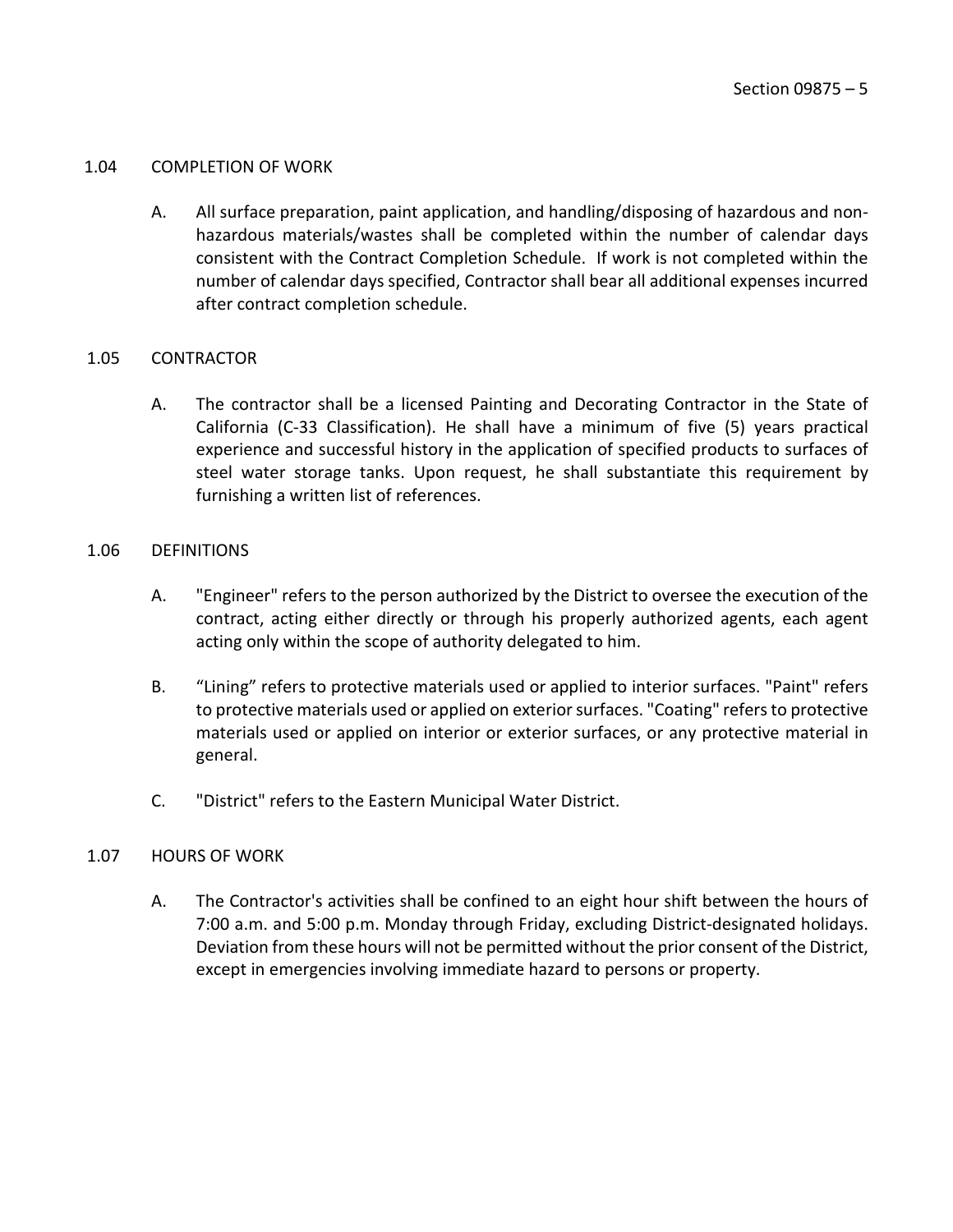- B. In the event of either a Contractor requested deviation or Contractor caused emergency deviation, inspection service fees for District personnel and any third-party inspector will be charged against the Contractor at the discretion of the District. The service fees will be calculated at overtime rates including benefits, overhead, and travel time. The service fees will be deducted from any amounts due the Contractor. Charges will be made for any change to extraordinary work hours, including standby time due to late crew arrival or "no-show" by crew.
- C. Inspections hours made necessary as a result of the Contractor's crew working over forty hours per week must be scheduled and approved by District and overtime paid for by Contractor at the prevailing rate for overtime. Inspections requested by or made necessary as a result of actions by the Contractor on Saturdays, Sundays or holidays must be scheduled and approved by Engineer and paid for by Contractor at the prevailing rate for overtime or holiday work.

## <span id="page-7-0"></span>1.08 PRE-BID CONFERENCE

A. Pre-Bid Conference for the project will be conducted by the Engineer as noted in the Notice Inviting Bids. The object of the Pre-Bid Conference is to acquaint bidders with existing facility and site. The conditions and requirements of the plans and specifications shall govern over any information presented at the Pre-Bid Conference, unless amended in writing by the Engineer. All bidders must attend the Pre-Bid Conference to have their bid accepted by the District.

## <span id="page-7-1"></span>1.09 PRE-CONSTRUCTION CONFERENCE

A. A Pre-Construction Conference shall be scheduled prior to start of project. The District, Contractor and Engineer shall be present. The sequence of work will be discussed and will be mutually agreed upon to ensure that the work is accomplished and completed as stated in the Contract, and to allow for inspection and operations flexibility by District. A schedule of work to be accomplished and a list of labor, material and equipment rates for additional work will be established and maintained throughout the project. Contractor shall furnish resumes of all personnel assigned to project, and a complete set of approved submittal data for use by inspection personnel. Contractor shall have a designated representative for all projects.

## <span id="page-7-2"></span>1.10 QUALITY ASSURANCE

A. General: Quality assurance procedures and practices shall be utilized to monitor all phases of surface preparation, application, and inspection throughout the duration of the project. Procedures or practices not specifically defined herein may be utilized provided they meet recognized and acceptable professional standards and are approved by the District.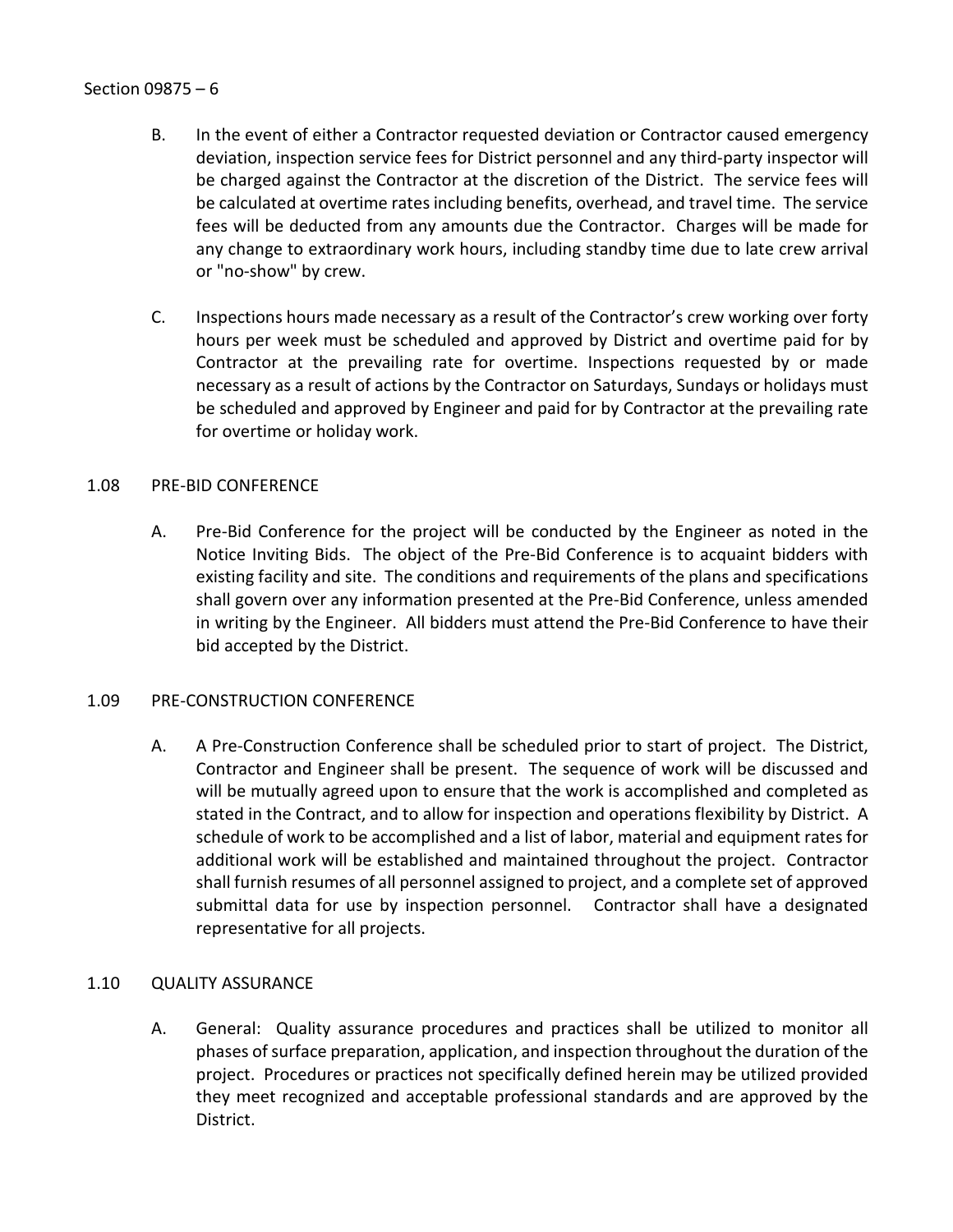- B. The Contractor shall submit manufacturers' literature and material Safety Data Sheets (SDS) on all materials to be used in coating operations, including, but not limited to coatings, thinners, solvents, and cleaning fluids. No materials will be allowed which have been stored over 60 days, or manufacturer's recommended shelf life, whichever is less. Contractor shall maintain copies of SDS's at jobsite at all times. Copies of all invoices showing purchased dates and delivery for all material mentioned above will be required.
- C. All materials furnished and all work accomplished under the Contract shall be subject to inspection by the District. The Contractor shall be held strictly to the true intent of the Specifications in regard to quality of materials, workmanship, and diligent execution of the Contract.
- D. Work accomplished in the absence of prescribed inspection may be required to be removed and replaced under the proper inspection, and the entire cost of removal and replacement, including the cost of all materials which may be furnished by the District and used in the work thus removed, shall be borne by the Contractor, regardless of whether the work removed is found to be defective or not. Work covered up without the authority of the Engineer, shall, upon order of the Engineer, be uncovered to the extent required, and the Contractor shall similarly bear the entire cost of accomplishing all the work and furnishing all the materials necessary for the removal of the covering and its subsequent replacement, as directed and approved by the District.
- E. The District will make, or have made, such tests as it deems necessary to assure the work is being accomplished in accordance with the requirements of the Contract. Unless otherwise specified in the Special Conditions, the cost of such testing will be borne by the District. In the event such tests reveal non-compliance with the requirements of the Contract, the Contractor shall bear the cost of such corrective measures deemed necessary by the District, as well as the cost of subsequent retesting and re-inspection. It is understood and agreed the making of tests shall not constitute an acceptance of any portion of the work, nor relieve the Contractor from compliance with the terms of the Contract.
- F. Warranty Inspection: Warranty inspection shall be conducted between the eleventh and eighteenth months following completion of all work and filing of the Notice of Acceptance. All personnel present at the Pre-Construction Conference should be present at this inspection. All defective work shall be repaired in strict accordance with this specification and to the satisfaction of the District.
	- 1. Notification: The District shall establish the date for the inspection and shall notify the Contractor at least 30 days in advance.
	- 2. Exterior Inspection: The entire exterior paint systems shall be visually inspected. All defective paint as well as damaged or rusting spots of the tank shall be satisfactorily repaired by and at the sole expense of the Contractor. Defective coating shall be any of those defined by the SSPC's Visual Comparison Manual.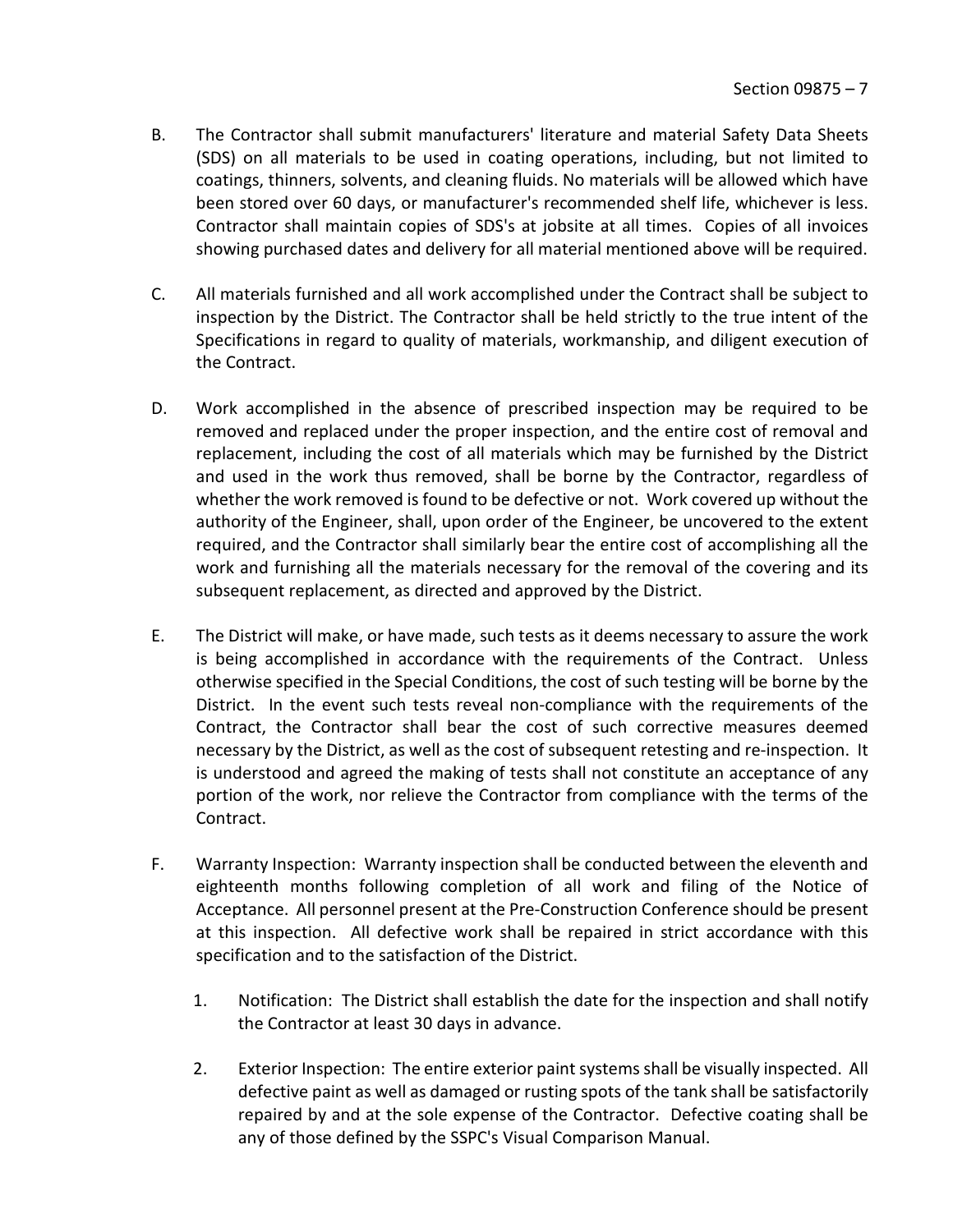- 3. Inspection Report: The District shall prepare and deliver to the Contractor an inspection report covering the first anniversary inspection, setting forth the number and type of failures observed, the percentage of the surface area where failure has occurred, and the names of the persons making the inspection.
- 4. Schedule: Upon completion of inspection and receipt of Inspection Report as noted herein, District shall establish a date for Contractor to proceed with remedial work. Any delay on part of Contractor to meet schedule Contract and District may proceed to have defects remedied as outlined under General Provisions.
- 5. Remedial Work: Any location where paint has peeled, bubbled, or cracked and any location where rusting is evident shall be considered to be a failure of the system. The Contractor shall make repairs at all points where failures are observed by removing the deteriorated paint, cleaning the surface, and reapplying the same system. If the area of failure exceeds 25 percent of a specific coated surface, the entire applied system may be required to be removed and reapplied based on the District's sole judgment in accordance with the original specification.
	- a) Specific painted surfaces are defined as follows:
		- (i) Roof
		- (ii) Shell
		- (iii) Attachments, accessories and appurtenances
- 6. Upon completion of warranty remedial repairs, Contractor shall clean site as originally specified.
- 7. Costs: All noted costs for Contractor's inspection and all costs for repair shall be borne by the Contractor and in figuring his bid, the Contractor shall include an appropriate amount for testing and repair as no additional allowance will be paid by the District for said inspection and repair.

## <span id="page-9-0"></span>1.11 SAFETY AND HEALTH REQUIREMENTS

A. Contractor shall fully comply with California Code of Regulations pertaining to the work including, but not limited to, the following Construction Safety Orders (CSO) or General Industry Safety Orders (GISO):

| 1. | Illness Injury Prevention Program | CSO/GISO    | 1508/3203 |
|----|-----------------------------------|-------------|-----------|
| 2. | Confined Space Plan               | <b>GISO</b> | 5156/5159 |
| 3. | <b>Respiratory Protection</b>     | CSO/GISO    | 1531/5144 |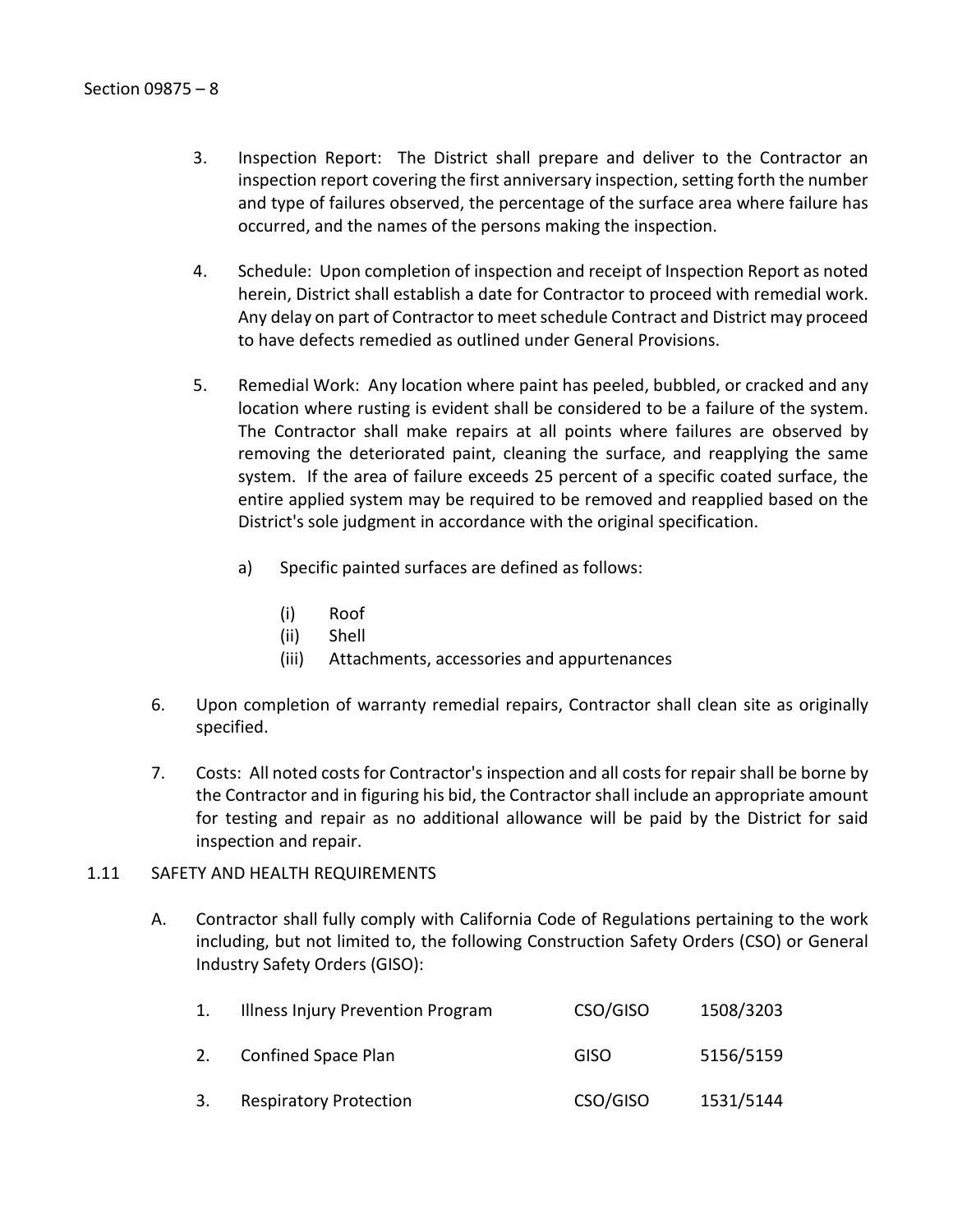| 4.  | <b>Hazard Communication</b>         | <b>GISO</b> | 5194   |
|-----|-------------------------------------|-------------|--------|
| 5.  | Lead-Based Paint Compliance Plan    | <b>CSO</b>  | 1532.1 |
| 6.  | <b>Rolling Scaffolds</b>            | <b>CSO</b>  | 1646   |
| 7.  | <b>Employee Safety Instruction</b>  | <b>CSO</b>  | 1510   |
| 8.  | <b>Emergency Medical Service</b>    | <b>CSO</b>  | 1512   |
| 9.  | Dusts, Fumes, Mists, Vapors & Gases | <b>CSO</b>  | 1528   |
| 10. | <b>Fall Protection</b>              | <b>CSO</b>  |        |
| 11. | <b>Hearing Conservation Program</b> | <b>GISO</b> |        |

- B. General: Contractor assumes the responsibility to accomplish all work in a safe and prudent manner, and to conform to all applicable safety requirements, regulations and guidelines of federal, state and local regulatory agencies, as well as applicable manufacturer's printed instructions and appropriate technical bulletins and manuals. Without in any way limiting that responsibility or assuming responsibility for safety, District is particularly concerned that the following are strictly observed:
	- 1. Life Saving Equipment: Contractor shall provide and require use of personal protective life saving equipment for all its personnel working in or about the project site.
	- 2. Access Facilities: All ladders, scaffolding and rigging shall be designed for their intended uses. Ladders and scaffolding shall be erected where requested by Engineer to facilitate inspection and be moved by the Contractor to locations requested by the District.
	- 3. Ventilation: Contractor shall ensure there is proper ventilation, air eduction and exhausting of work space to reduce the concentration of lead-laden air contaminants to a level which poses no hazard to personnel at or near the job site. Air circulation and exhausting of solvent vapors shall be continued until paints have fully cured. If conventional blast cleaning is accomplished, total containment during blast cleaning and paint application operations is mandatory. The exhaust blower capacity shall be sufficient to maintain air changes within containment interior in accordance with Cal-OSHA, paint manufacturer's recommendations and local air quality management district regulations.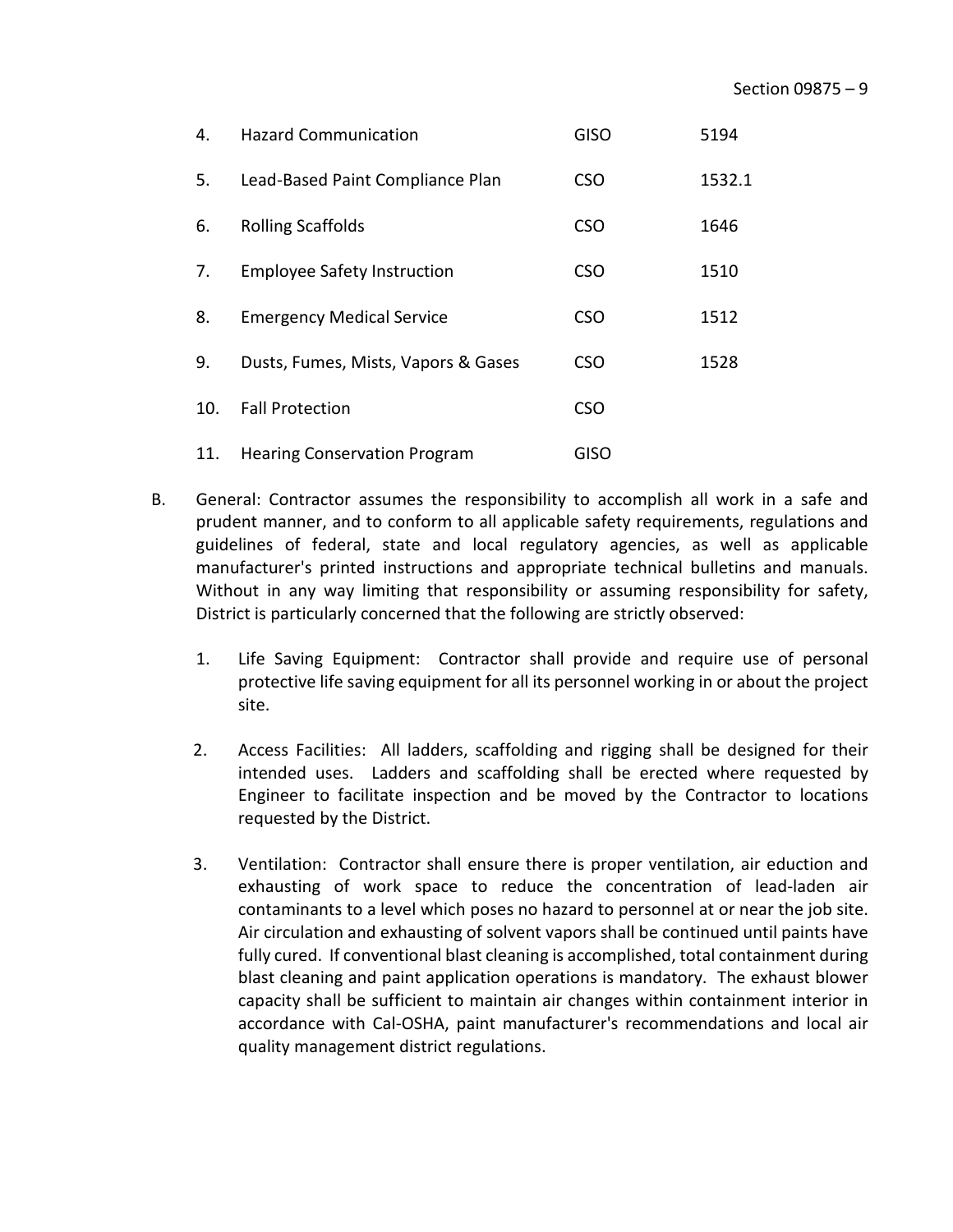4. Head and Face Protection and Respiratory Devices: Equipment shall include protective helmets which shall be worn by all persons while in the vicinity of the work. During abrasive blasting operations, nozzlemen shall wear U.S. Bureau of Mines approved positive pressure air-supplied helmets and all other persons who are exposed to blasting dust shall wear respiratory protection determined necessary by the exposure assessment of the Certified Industrial Hygienist.

Positive pressure air-fed hoods and/or masks shall be supplied by an air source currently certified to produce "Class D Breathing Air". Contractor shall at all times during the work maintain onsite current documentation to substantiate the quality of the breathing air.

Barrier creams shall be used on any exposed areas of skin.

- 5. Grounding: All hoses shall be grounded to prevent accumulation of charges of static electricity.
- 6. Illumination: Sparkproof artificial lighting shall be provided for all work in confined spaces. Light bulbs shall be guarded to prevent breakage. Lighting fixtures and flexible cords shall comply with the requirements of NFPA 70 "National Electric Code" for the atmosphere in which they will be used. Whenever required by the Engineer, the Contractor shall provide additional illumination and necessary supports to cover all areas to be inspected. The level of illumination for inspection purposes shall be determined by the Engineer.
- 7. Toxicity and Explosiveness: The maximum allowable concentration of vapor shall be kept below the maximum safe concentration for eight-hour exposure, plus Lower Explosive Limit (L.E.L.) must be strictly maintained. All regulations related to safety of personnel and handling of such materials shall be strictly followed.
	- a) When exterior coatings have been determined to contain lead or other hazardous materials at any concentration, Contractor's responsibility for meeting all regulations relating to toxic and hazardous materials includes, but is not limited to, obtaining all permits and EPA numbers, having a Certified Industrial Hygienist onsite the first day of blasting to sample the air, processing paperwork, blood testing of personnel at start and finish of project, sampling and testing of wastes, paying fees, handling and packaging of wastes at site, and delivering materials to the selected Class I dumpsite using licensed hazardous materials transporters. All regulations relating to working with heavy metals or confined spaces shall be strictly enforced.
- 8. Protective Clothing: When handling and mixing paints, workmen shall wear gloves and eye shields. If working with lead or other heavy metals, regulations regarding handling of exposed clothing shall be strictly enforced.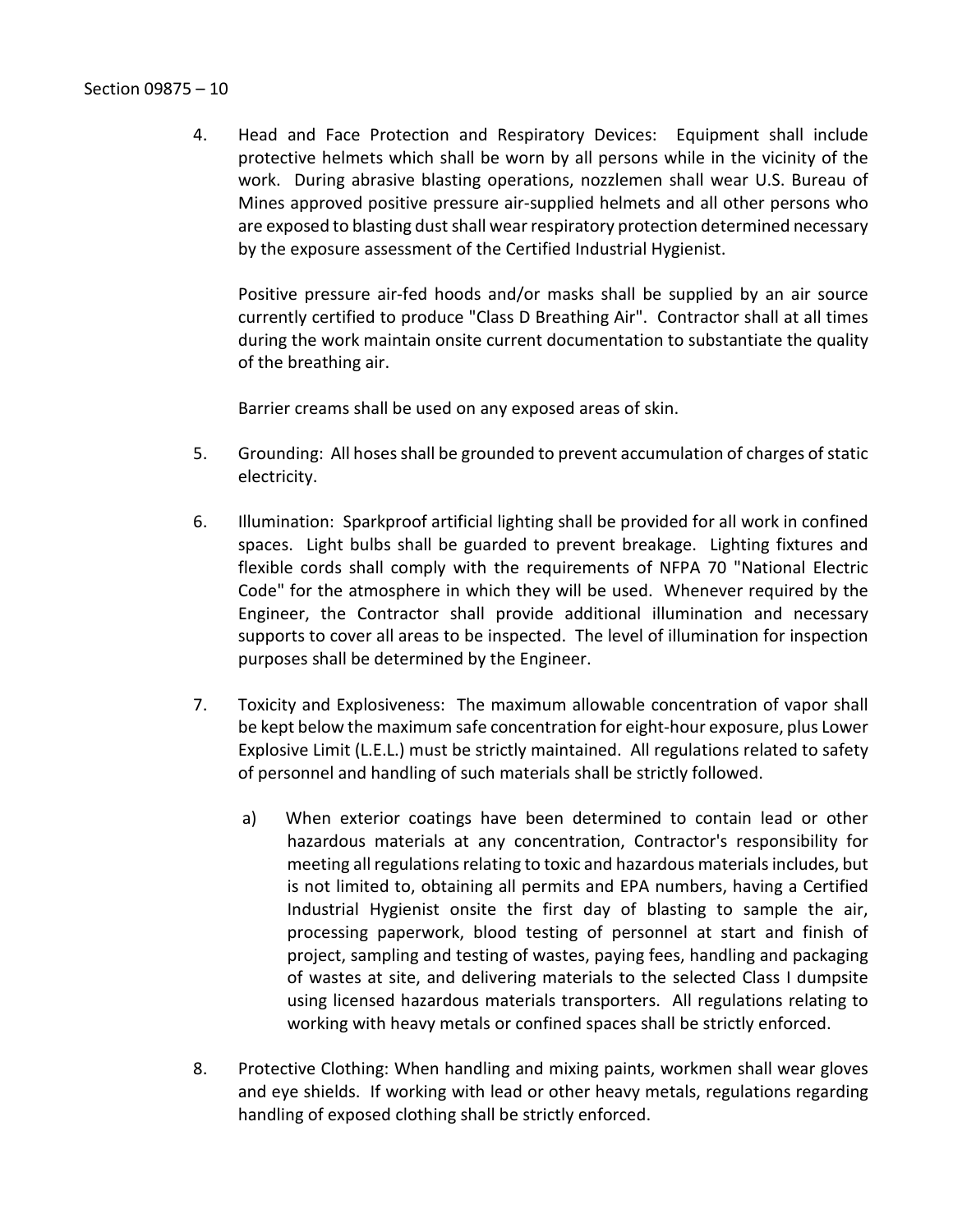- 9. Fire: Contractor shall provide appropriate fire abatement devices and prohibit any flames, welding and smoking during mixing and application of materials.
- 10. Sound Levels: Whenever the occupational noise exposure exceeds the maximum allowable sound levels, the Contractor shall provide and require the use of approved ear protective devices.
	- a) Noise suppression shall be practiced at all times to minimize disturbance to persons living or working nearby, and to the general public. Measures to be used in effecting noise suppression shall include (but not limited to) equipping all internal combustion engines with critical residential silencers (mufflers), shielding noise-producing equipment from nearest areas of human occupancy by location in such positions as to direct the greatest noise emissions away from such areas, and conducting operations in the most effective manner to minimize noise generation consistent with the prosecution of the Contract in a timely and economic manner. Whenever levels are objectionable, they shall be adjusted as directed by the District.

## <span id="page-12-0"></span>1.12 COMPLIANCE WITH ENVIRONMENTAL REGULATORY REQUIREMENTS

A. Contractor shall comply with all current federal, state, and local environmental laws and regulations, including, but not limited to the laws and regulations of the U.S. Environmental Protection Agency (USEPA), the California Air Resources Board (CARB), and the South Coast Air Quality Management District (SCAQMD).

## <span id="page-12-1"></span>**PART 2 - PAINT MATERIALS**

- <span id="page-12-2"></span>2.01 GENERAL
	- A. Standard products of manufacturers other than those specified on the Approved Material List provided, will be accepted when it is proved to the satisfaction of the District they are equal in composition, durability, usefulness and convenience for the purpose intended. Substitutions will be considered provided the following minimum conditions are met:
		- 1. The proposed paint system shall have a dry film thickness equal to or greater than that of the specified system.
		- 2. The proposed paint system shall employ an equal or greater number of separate coats.
		- 3. The proposed paint system shall employ paints of the same generic type.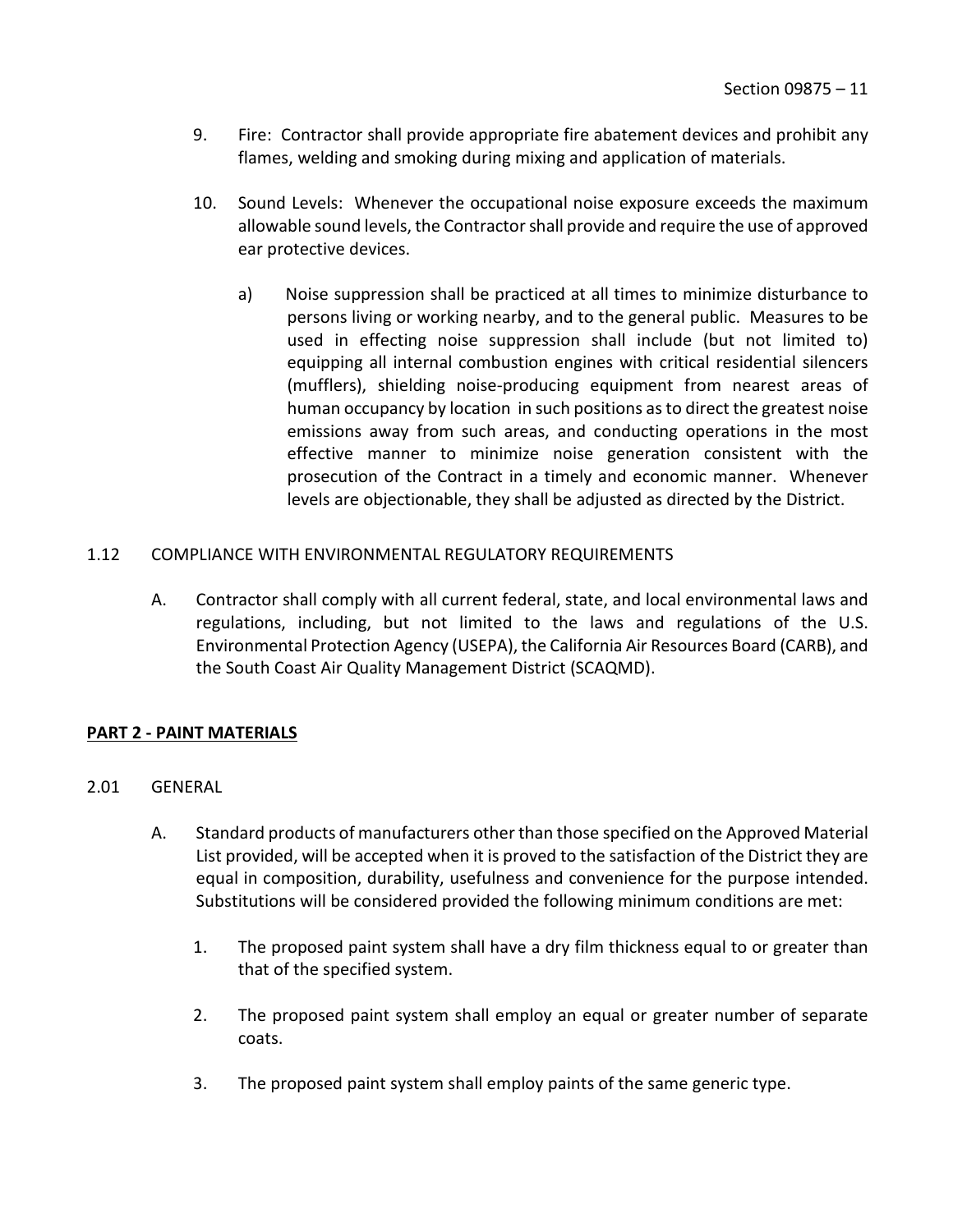- 4. All requests for substitution shall carry full descriptive literature and directions for application, along with complete information on generic type, non-volatile content by volume and a list of 10 similar projects, all at least three years old, where the products have been applied to similar exposure.
- 5. Substitutions required as a result of new VOC regulations shall be endorsed in writing from the materials manufacturer that these substituted materials will provide equivalent performance as those specified.
- 6. The District requires that the Contractor provide certified laboratory data sheets showing the results of complete spectrographic and durability tests accomplished on the proposed substitute. Tests shall be accomplished by an independent testing laboratory satisfactory to the District and all costs incurred in the testing program shall be borne by the Contractor. In any case, the District shall be sole and final judge of the acceptability of any proposed substitution. Requests for substitution must be approved in writing prior to date of bid.
- B. All materials shall be brought to the jobsite in the original sealed containers. They shall not be opened or used until District's representative has physically inspected contents and obtained necessary data from information printed on containers or label. Materials exceeding storage life recommended by the manufacturer shall be rejected. Copy of invoice showing purchase and delivery dates will be required.
- C. Flammability, toxicity, allergenic properties, and any other characteristic requiring field precautions shall be identified and specific safety practices shall be stipulated as required by federal, state, local manufacturer or SDS.
- D. All paint materials shall be stored in enclosed structures to protect them from weather and excessive heat or cold. Flammable materials must be stored to conform with District, County, State and Federal safety codes for flammable materials. Paints shall be protected from freezing at all times.
- E. Contractor shall use products of same manufacturer for all coats.

## <span id="page-13-0"></span>2.02 EXTERIOR PAINT MATERIALS

A. Paint materials shall conform to the regulations and applicable requirements of applicable local, State and Federal air pollution regulatory agencies.. Products containing perchlorethylene (PCE), trichloroethylene (TCE), lead or chromium will not be permitted.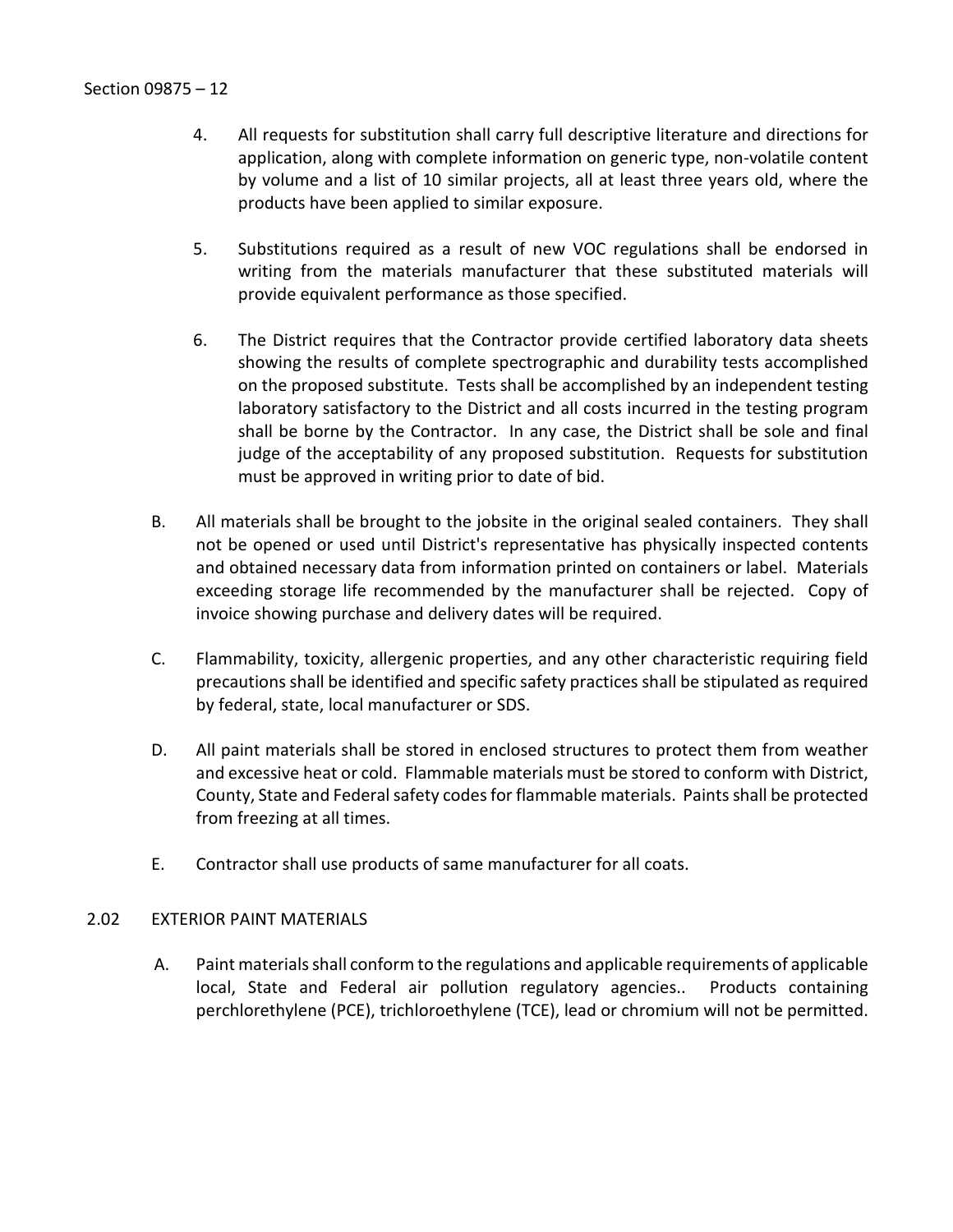- 1. The Contractor shall provide, prior to painting any surfaces of the tank, written certifications from the coating manufacturers stating that the paint materials, thinners, solvents, and equipment cleaning fluids provided by the manufacturers do not contain PCE or TCE. The Contractor shall also certify, in writing, that no material containing PCE, TCE, lead or chromium in any form will be used for the exterior paints of the tank. This shall include all solvents, thinners, and cleaning fluids at the job site, regardless of where the materials were obtained.
- 2. The District may require all solvents, thinners and cleaning fluids be tested for TCE and PCE prior to being used at the job site. The Contractor shall provide the Engineer with samples of each material at no cost to the District. Unacceptable materials shall be removed from the job site.
- B. All paint materials shall comply with air pollution regulations, specifically the local air quality management district or air pollution control district rules, and rules for the District. Please refer to [www.aqmd.gov/rules/reg/reg11/r1113.pdf.](http://www.aqmd.gov/rules/reg/reg11/r1113.pdf)
- C. All paint materials shall also conform to regulations and applicable requirements of local, State and Federal health regulatory agencies.
- D. Paints materials shall be in accordance with the systems specified in Part 3.06.

## <span id="page-14-0"></span>**PART 3 - EXECUTION**

#### <span id="page-14-1"></span>3.01 GENERAL

- A. All surface preparation, paint application shall conform to applicable standards of the Society for Protective Coatings, the Eastern Municipal Water District, and the manufacturer's printed instructions. Material applied prior to approval of the surface preparation by the District shall be removed and reapplied to the satisfaction of the District at the expense of the Contractor.
- B. All work shall be accomplished by skilled craftsmen qualified to accomplish the required work in a manner comparable with the best standards of practice. Resumes of personnel to be used on the project shall be submitted upon Notice of Award. Continuity of personnel shall be maintained and transfers of key personnel shall be coordinated with the District.
- C. The Contractor shall provide a supervisor to be at the work site during cleaning and application operations. The supervisor shall have the authority to sign and change orders, coordinate work and make other decisions pertaining to the fulfillment of their contract.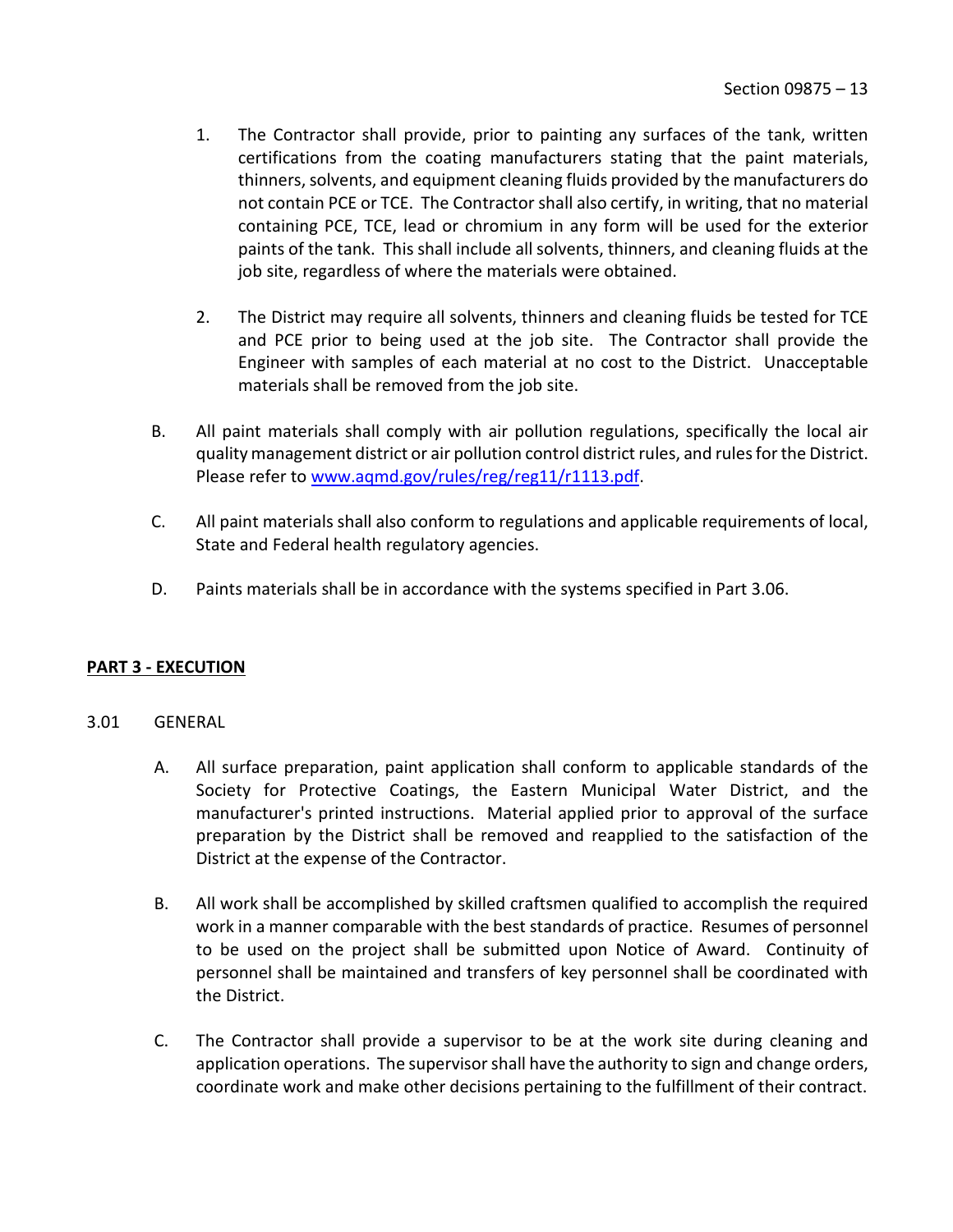- D. Contractor shall provide approved sanitary facilities for all Contractor personnel, as no existing facilities will be available to the Contractor. Facilities shall be maintained during the project to complete standards established by District and shall be removed prior to Contractor's departure from the site at completion of the project.
- E. Dust, dirt, oil, grease or any foreign matter which will affect the adhesion or durability of the finish must be removed by washing with clean rags dipped in an approved commercial cleaning solution, rinsed with clean water and wiped dry with clean rags.
- F. The Contractor's equipment shall be designed for application of materials specified and shall be maintained in first class working condition. Compressors shall have suitable traps and filters to remove water and oils from the air. Blotter test shall be accomplished at each start-up period and as deemed necessary by the District. Contractor's equipment shall be subject to approval of the District. This approval does not relieve the Contractor's responsibility for the safe operation of the equipment or its performance.
	- 1. Cleanliness of compressed air supply shall be verified daily, and as deemed necessary by District, by directing a stream of air, without abrasive, from the blast nozzle onto a white blotter or cloth for twenty seconds. If oil or water appears on the blotter or cloth, all traps and separators shall be blown down until two subsequent twenty-second tests show no further oil or water.
- G. Application of the first coat shall follow immediately after surface preparation and cleaning within an eight hour working day. Any cleaned areas not receiving first coat within an eight hour period shall be recleaned prior to application of first coat.
- H. Because of presence of moisture and possible contaminants in atmosphere, care shall be taken to ensure previously coated or painted surfaces are protected or recleaned prior to application of subsequent coat(s). Methods of protection and recleaning shall be approved by the District.
	- 1. Project is subject to intermittent shutdown if, in the opinion of the District, cleaning and application operations are creating a localized condition detrimental to ongoing facility activities, personnel or adjacent property.
	- 2. In the event of emergency shutdown by the District, Contractor shall immediately correct deficiencies. All additional costs created by shutdown shall be borne by Contractor.
- I. The Contractor shall provide, at his own expense, all necessary power required for his operations under the contract.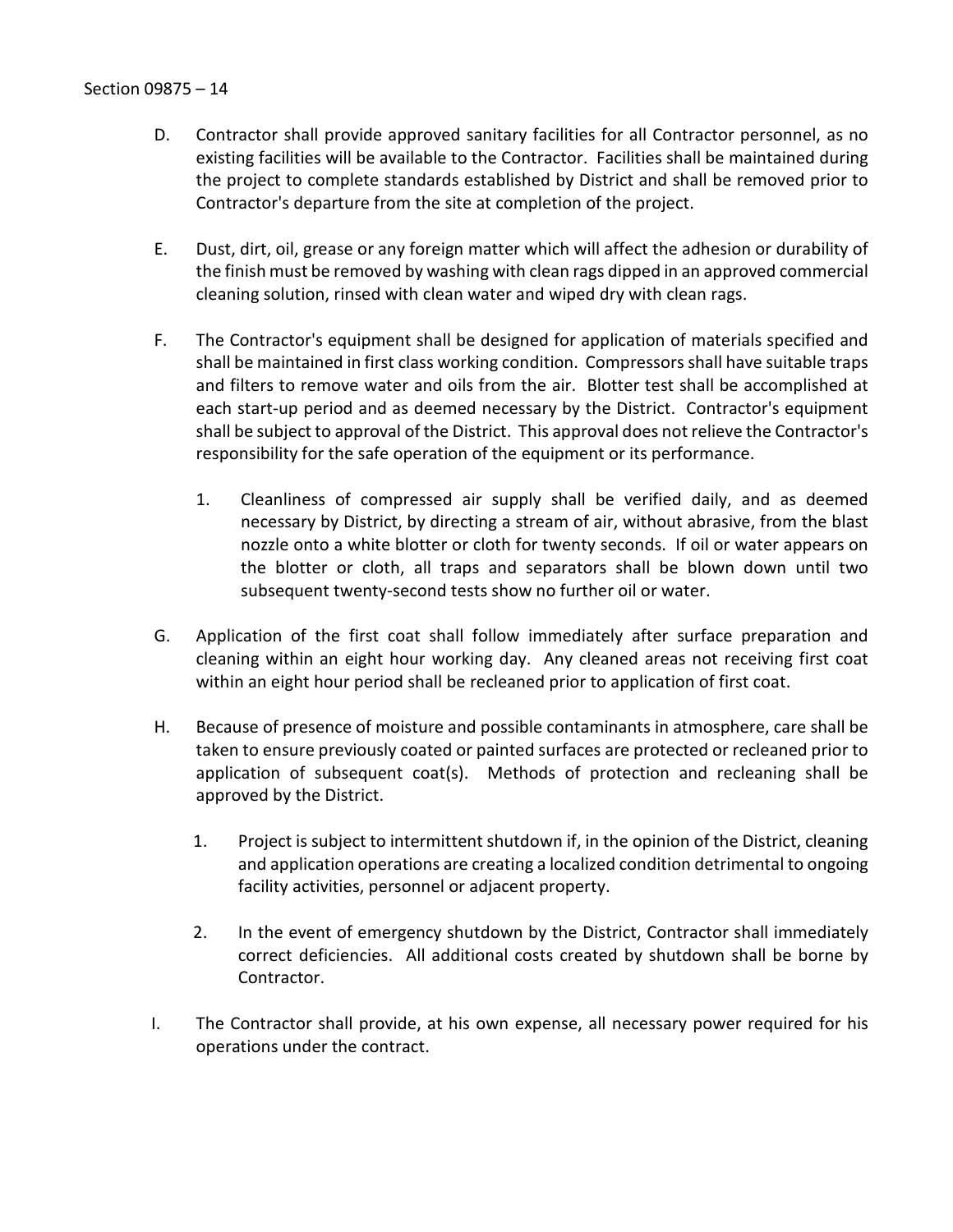- J. Contractor shall tightly seal any tank vents, pumps, motors, and other open areas to prevent intrusion of paint or other contaminants. The sealing system shall be designed to allow continuous operation of facilities or equipment, with no detrimental effects. If necessary, sealing system shall be removed daily at termination of work, or as directed by the District.
- K. Overspray Control: The Contractor shall conduct all operations so as to confine abrasive blasting debris and coating overspray to within the bounds of the site. The Contractor shall take all precautions necessary to prevent adverse off-site consequences of application operations. Any complaints received by the District relating to any such potential off-site problems will be immediately delivered to the Contractor-assigned jobsite representative. The Contractor shall immediately halt blast cleaning or application work and shall take whatever corrective action is required to mitigate any such problems. All costs associated with protection of off-site properties and/or correction of damage to property as a result of blast cleaning or application operations shall be borne directly by the Contractor at no additional expense to the District.
	- 1. District approval of Contractor's overspray prevention procedures and District's presence on project does not free Contractor from responsibility for overspray. Daily approval of procedures will be required prior to start of spray operations.

## <span id="page-16-0"></span>3.02 TREATMENT OF HAZARDOUS MATERIALS (WHEN PRESENT AT ANY CONCENTRATION)

- A. All regulations related to safety, worker protection and handling of such materials shall be strictly followed. When exterior surfaces have been determined, by laboratory analyses, to contain varying levels of lead and other heavy metals, submittal of a written plan of action for the project shall be accomplished by Contractor prior to start of project.
- B. When heavy metals are present, Contractor shall comply with requirements of the Codes and Regulations listed in Section 3.02.F. below for handling and disposing of hazardous wastes resulting from surface contamination and removed coating particles. Submittal of a written plan of action for the project shall be accomplished by Contractor prior to start of project.
- C. When heavy metals are present, District will remove four representative samples of soil from jobsite prior to start of work. Samples will be tested under requirements listed below for determination of lead and other heavy metals to ensure soil does not contain excessive levels of lead and other heavy metals. If soils contain excessive levels of lead or other heavy metals, site remediation will be the responsibility of the District. Copies of laboratory analyses reports shall be forwarded to Contractor immediately upon receipt from laboratory, prior to start of any work. Any required remediation schedule will be determined by the District.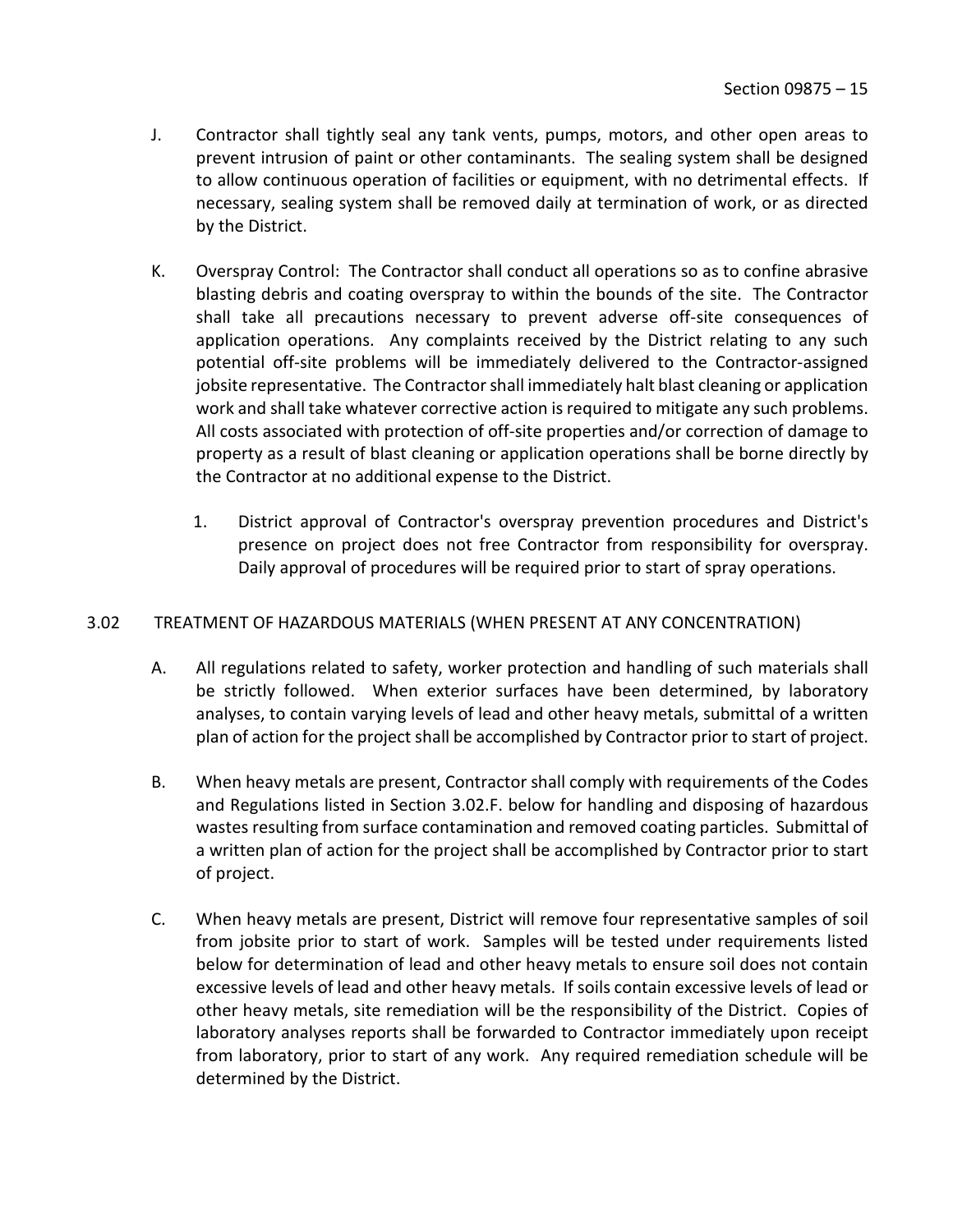- D. When exterior coatings have been determined to contain lead, all work must be accomplished in compliance with 29 CFR Part 1926, Lead Exposure in Construction, and Title 8, Section 1532.1. In addition, when lead is present at any concentration, Contractor shall perform the following:
	- 1. On first day of any heavy metals based coating removal, Contractor shall have work environment tested by a Certified Industrial Hygienist (CIH) to determine levels of protection required to protect workers and the environment from lead and other heavy metal contamination. All costs related to testing by the CIH shall be borne by the Contractor.
	- 2. Testing shall include air sampling and testing of filters removed from the workers' respirators or personal air monitors to determine the level of lead exposure. Upon completion of testing, the CIH shall file a written report on the results of the testing. Level of exposure will then determine the type respiratory protection, clothing, housekeeping, hygiene facilities, medical surveillance, medical removal protection, employee information and training, signs, record keeping, and observation of monitoring required for the project.

No work shall re-commence until the report from the CIH is filed and worker and environmental protection required is in place. Costs for the time delay shall be included in the Contractor's original bid.

- E. When exterior surfaces of tank contain hazardous materials, all dust emissions, abrasive deflection and removed coating particles shall be confined to interior of containment structure where abrasive blasting is being accomplished, unless vacuum blasting or other means of cleaning are approved by the District.
- F. All lead coating removal work shall be governed by, but not necessarily limited to, the following:
	- 1. Health and Safety Code, Division 20, Chapters 5 and 6 (California Hazardous Waste Control Act)
	- 2. Title 22 California Administrative Code (Minimum Standard for Management of Hazardous and Extremely Hazardous Materials)
	- 3. Title 8, California Administrative Code
	- 4. Code of Federal Regulations (29 CFR 1910 and 1926, applicable sections)
- G. When existing coatings have been determined by laboratory analysis to be toxic or hazardous, coating and coating/abrasive residue mixture shall be tested to assure conformance with hazardous material tolerances have been met.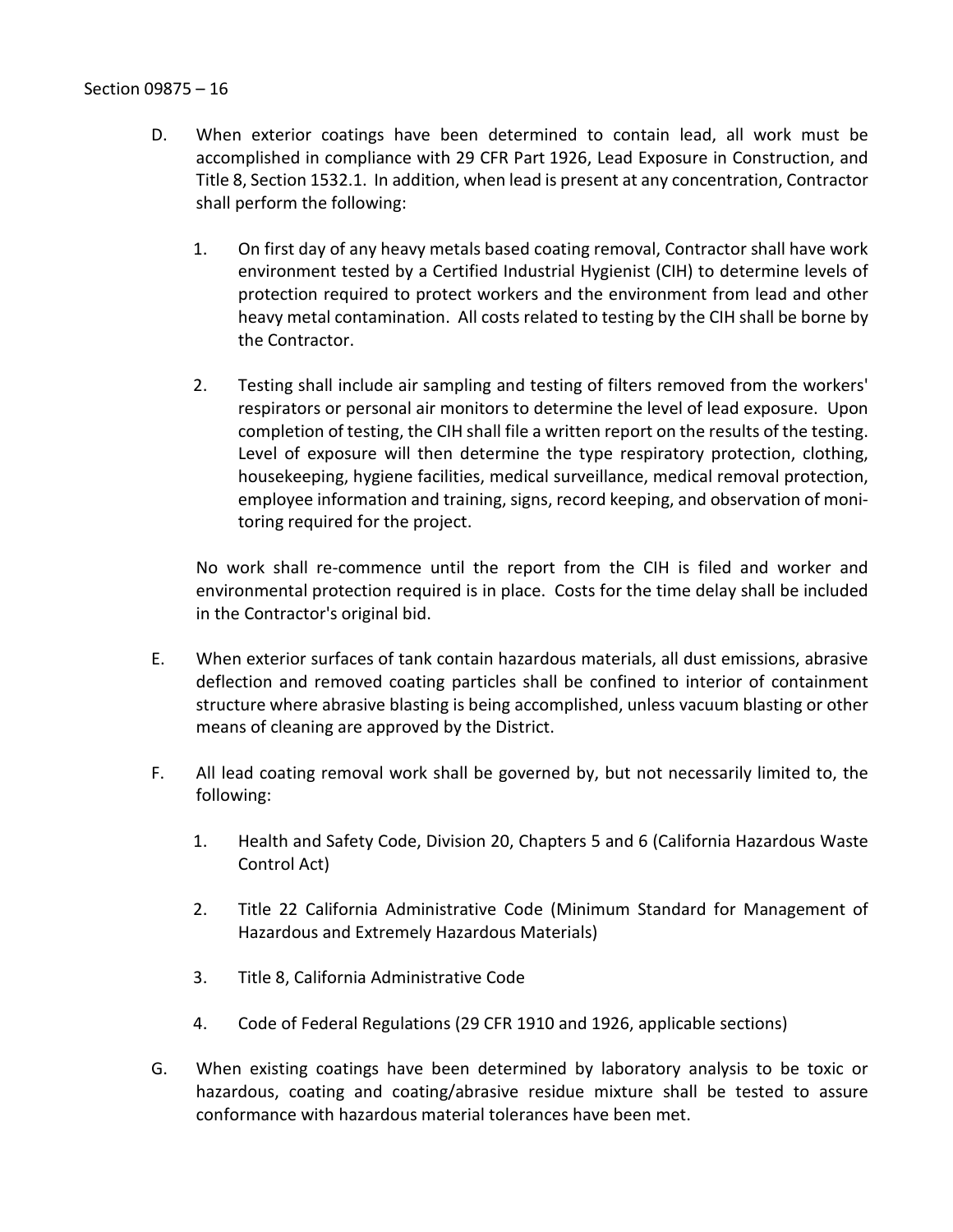It shall be the responsibility of the Contractor to provide adequate containers on the jobsite to retain spent media and removed coating until tests have been completed or approval for disposal from a landfill has been obtained. Disposal of hazardous or toxic waste at other than government regulated landfills will not be permitted. Documentation of all hazardous or toxic waste disposal will be required.

H. When heavy metals are present, then upon completion and acceptance of all recoating operations, site soil will be retested by District, in same locations tested prior to start of work, for presence of lead or other heavy metals. Testing will be accomplished by the same laboratory as the original testing. If soils contain excessive levels of lead or other heavy metals above those levels determined by testing at start of work, Contractor shall be responsible for removal and disposal of contaminated soil, and returning the site to its original condition. Copies of laboratory analyses reports shall be forwarded to Contractor immediately upon receipt from laboratory, prior to start of any work. Any required remediation schedule will be determined by the District. Handling, storing, transporting and disposal of any hazardous wastes shall be in complete compliance with all regulatory requirements.

#### <span id="page-18-0"></span>3.03 SURFACE PREPARATION, GENERAL

- A. The latest revision of the following surface preparation specifications of the Society for Protective Coatings shall form a part of this specification. (Note: An element of surface area is defined as any given square inch of surface).
	- 1. Solvent Cleaning (SSPC-SP1): Removal of oil, grease, soil and other contaminants by use of solvents, emulsions, cleaning compounds, steam cleaning or similar materials and methods, which involve a solvent or cleaning action.
	- 2. Hand Tool Cleaning (SSPC-SP2): Removal of loose rust, loose mill scale and other detrimental foreign matter present to degree specified by hand chipping, scraping, sanding and wire brushing.
	- 3. Power Tool Cleaning (SSPC-SP3): Removal of loose rust, loose mill scale and other detrimental foreign matter present to degree specified by power wire brushing, power impact tools or power sanders.
	- 4. Commercial Blast Cleaning (SSPC-SP6): Blast cleaning until at least two-thirds of each element of surface area is free of all visible residues.
	- 5. Brush-off Blast Cleaning (SSPC-SP7): Blast cleaning to remove loose rust, loose mill scale, and other detrimental foreign matter present to the degree specified.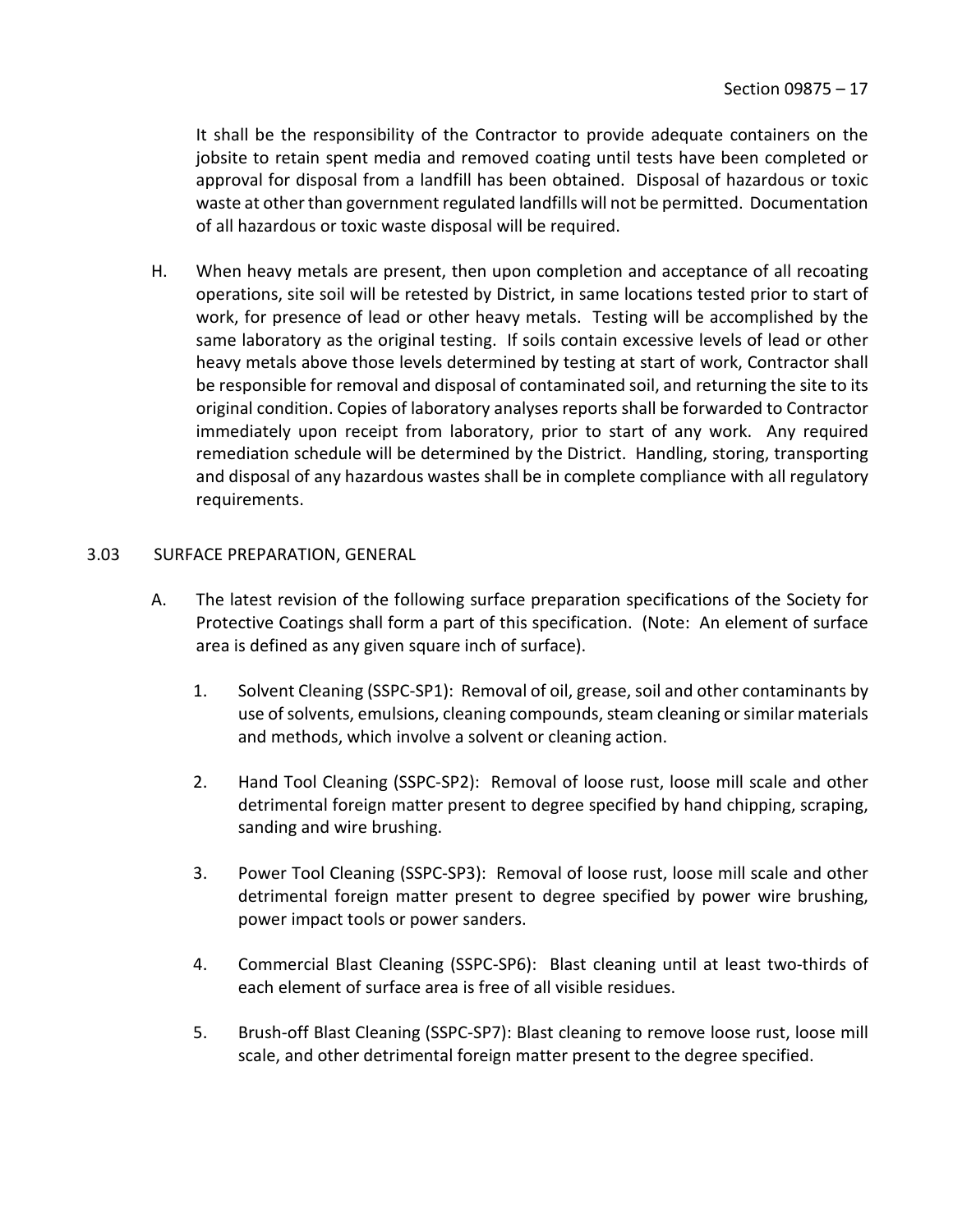- 6. Near-White Blast Cleaning (SSPC-SP10): Blast cleaning to near-white metal cleanliness, until at least ninety-five percent of each element of surface area is free of all visible residues.
- 7. Power Tool Cleaning to Bare Metal (SSPC-SP11): Power tool cleaning to produce a bare metal surface and to retain or produce a surface profile of at least 1.0 mil.
- 8. Brush-Off Water Jet Blast (SSPC-SP12): Low pressure water jet blast at a maximum pressure of 5,000 psi to remove loose paint, and other detrimental foreign matter present.
- 9. Commercial Grade Powertool Cleaning (SSPC-SP15): Powertool cleaning until at least two-thirds of each element of surface area is free of all visible residue.
- B. Any burrs, weld spatter, sharp edges, corners, or rough welds which would cause difficulty in achieving a defect-free paint system shall be chipped or ground smooth in conformance to NACE Standard RP0178, latest. It is not the intent to have the welds or "scars" ground "flush". The object of the grinding is to eliminate sharp edges, corners, and overlaps to provide a surface for the application of a uniform thickness of coating or paint without voids or other defects.
- C. Abrasive blasting nozzles shall be equipped with "deadman" emergency shut-off nozzles. Blast nozzle pressure shall be a minimum of 95 P.S.I. and shall be verified by using an approved nozzle pressure gage at each start-up period or as directed by the District. Number of nozzles used during all blast cleaning operations must be sufficient to ensure timely completion of project, subject to designation and approval by District.
- D. All blast hose connections shall be tethered and secured to prevent separation during blast cleaning operations, and shall be taped with duct tape prior to pressurizing. All taped connections shall be visually inspected for leaks within five minutes after start of blast cleaning operations and at the end of blast cleaning operations. Leaking connections shall be immediately repaired to prevent further damage.
- E. Field blast cleaning for all surfaces shall be by dry method unless otherwise directed. Contractor is responsible for maintaining dust emissions within the legal level and that level which would not create a nuisance.
- F. Particle size of abrasives used in blast cleaning shall be that which will produce a 2.0 mil surface profile or in accordance with recommendations of the manufacturer of the specified paint system to be applied, subject to approval of District.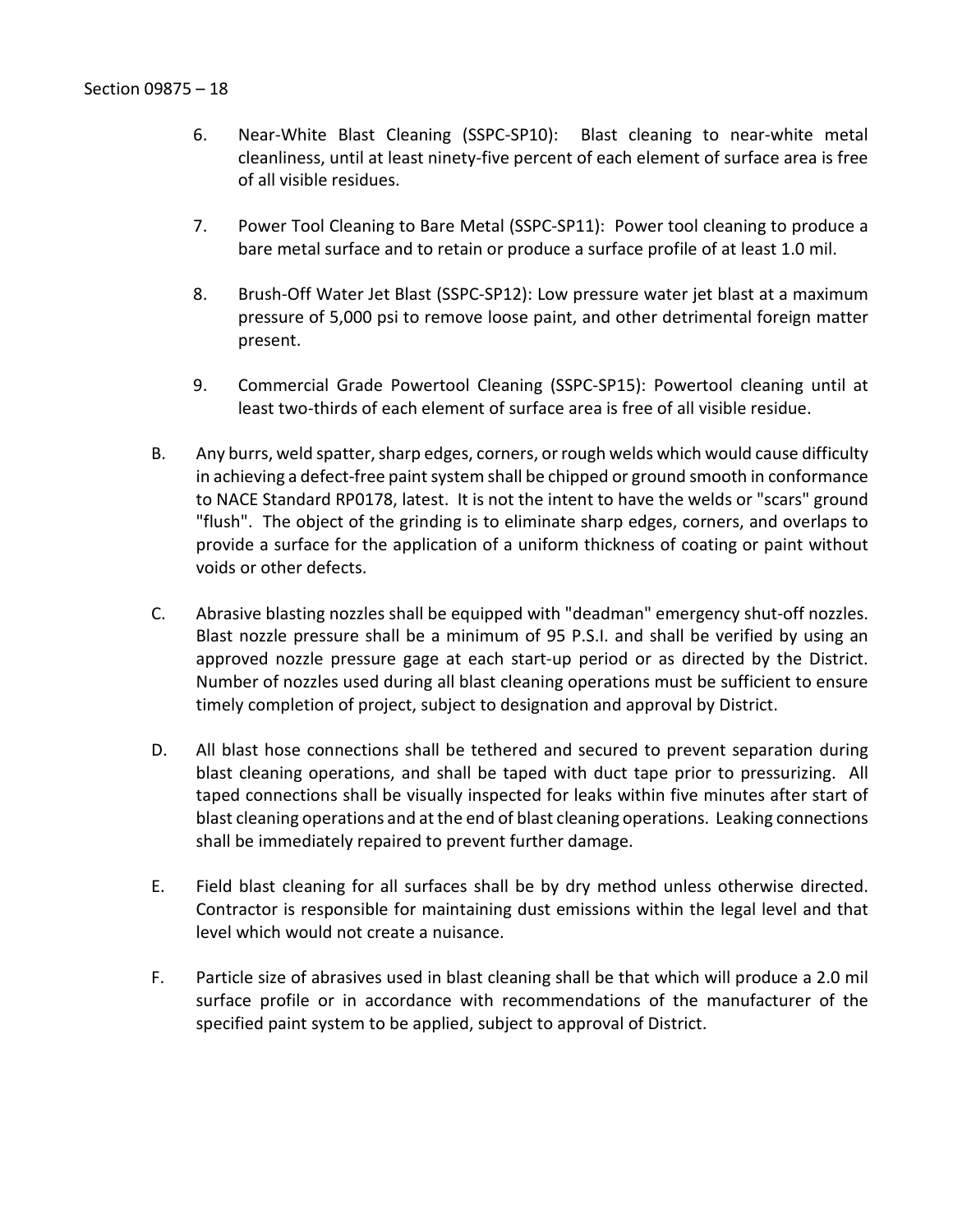- G. Abrasive used in blast cleaning operations shall be new, washed, graded and free of contaminants which would interfere with adhesion of paints and shall not be reused unless specifically approved by the District. Abrasives shall be certified for unconfined dry blasting pursuant to the California Administrative Code, Section 92520 of Subchapter 6, Title 17, and shall appear on the current listing of approved abrasives. Invoices or load sheets confirming above shall be required.
- H. During blast cleaning operations for "Spot Removals", caution shall be exercised to ensure existing paints are not exposed to abrasion from blast cleaning.
- I. Blast cleaning from rolling scaffolds shall only be accomplished within confines of interior perimeter of scaffold. Reaching beyond limits of perimeter will be allowed only if blast nozzle is maintained in a position which will produce a profile acceptable to the District.
- J. The Contractor shall keep the area of his work in a clean condition and shall not permit blasting materials to accumulate as to constitute a nuisance or hazard to the prosecution of the work or the operation of the existing facilities. Spent abrasives and other debris shall be removed at the Contractor's expense as directed by the District. When existing paints have been determined by laboratory analysis to be toxic or hazardous, handling shall be in accordance with Paragraph 3.02.G herein.
- K. Blast cleaned and painted surfaces shall be cleaned prior to application of specified paints via a combination of blowing with clean dry air, brushing/brooming and/or vacuuming as directed by the District. Air hose for blowing shall be at least ½" in diameter and shall be equipped with a shut-off device.
- L. All welds, when required, shall be neutralized with a suitable chemical compatible with the specified paint materials.
- M. Brush-Off Water Jet Blast Cleaning (SSPC-SP12) shall be used only when and as directed by District. Pressures shall be those determined by District to effectively accomplish removal of loose, peeling/flaking coating or other detrimental surface contaminants.

## <span id="page-20-0"></span>3.04 SURFACE PREPARATION, EXTERIOR

## 100% Removal

A. With the exception of the underside of the tank bottom, all exterior surfaces of tank shall be abrasively blast cleaned to "Commercial Blast Cleaning" In conformance to SSPC's Surface Preparation Specification No. 6 (SSPC-SP6) and a surface profile or anchor pattern of 2 to 3 mils (.002" - .003").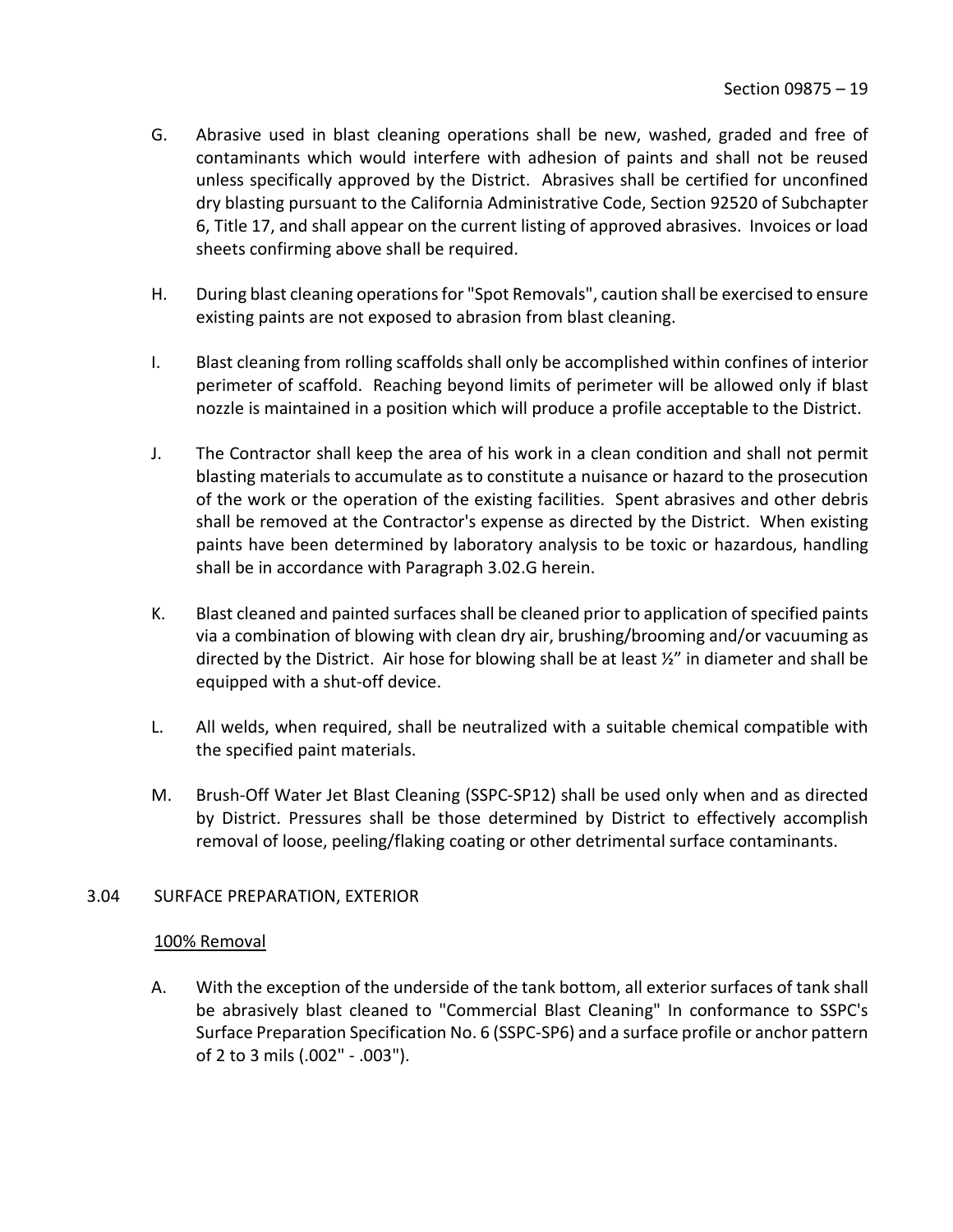- 1. When heavy metals are present, existing paints shall be removed by vacuum blasting, or by methods other than vacuum blasting, after approval by District, which accomplish the specified results while containing all paint, abrasive, etc. during cleaning operations. These include conventional blast cleaning with containment, SABAR method with containment, chemical stripping, and Cavi-Tech method with containment.
- B. All sandblast sand, removed coating, and any other residual debris shall be collected, removed from the site, and disposed of at an approved legal disposal site in accordance with the approved disposal plan. Said material shall be collected and directly moved from site. When existing paints have been determined by laboratory analysis to be toxic or hazardous, handling shall be in accordance with Paragraph 3.02.G herein.

## Spot Removal

- A. All surfaces shall be inspected jointly by the Contractor and the District to determine the condition of existing paint. During said inspection, Contractor shall perform adhesion tests in accordance with ASTM-D-3359 (Adhesion Tape Test) and ASTM-D-6677 (Adhesion Knife Test). The District shall then designate the surface condition by marking deficient areas, and cleaning shall be accomplished as noted below. Any areas overlooked during the joint inspection shall not relieve the Contractor from completely preparing surfaces:
	- 1. Step One: All oily or greasy surface contaminants shall be removed by wiping the contaminated area with a clean rag wetted with solvent or degreasing solution in accordance with Society for Protective Coatings Specification SSPC-SP1 (Solvent Cleaning), then rinsed with clean water, wiped clean and dried.
	- 2. Step Two: All chalking paint or other surface contaminants shall be removed by high pressure water blasting or scrubbing the complete surface with a suitable broom or brush as approved by the District, wetted with a solution of trisodium phosphate, detergent and water, or other approved cleaning solution. Cleaned surfaces shall then be rinsed with clean water, wiped clean and dried. When exterior paints have been determined by laboratory analyses to contain excessive levels of lead and other heavy metals, all cleaning operations shall be conducted to insure removed paint particles or water are contained and not allowed to fall onto the site.
	- 3. Step Three: All rusting, scaling, damaged areas and low adhesion areasshall be blast cleaned in conformance with Society for Protective Coatings Specification SSPC-SP6 (Commercial Blast Cleaning). Remaining paint shall be firmly bonded to the substrate with blast cleaned edges feathered. Extreme care should be exercised to ensure remaining paint is not damaged by cleaning operations.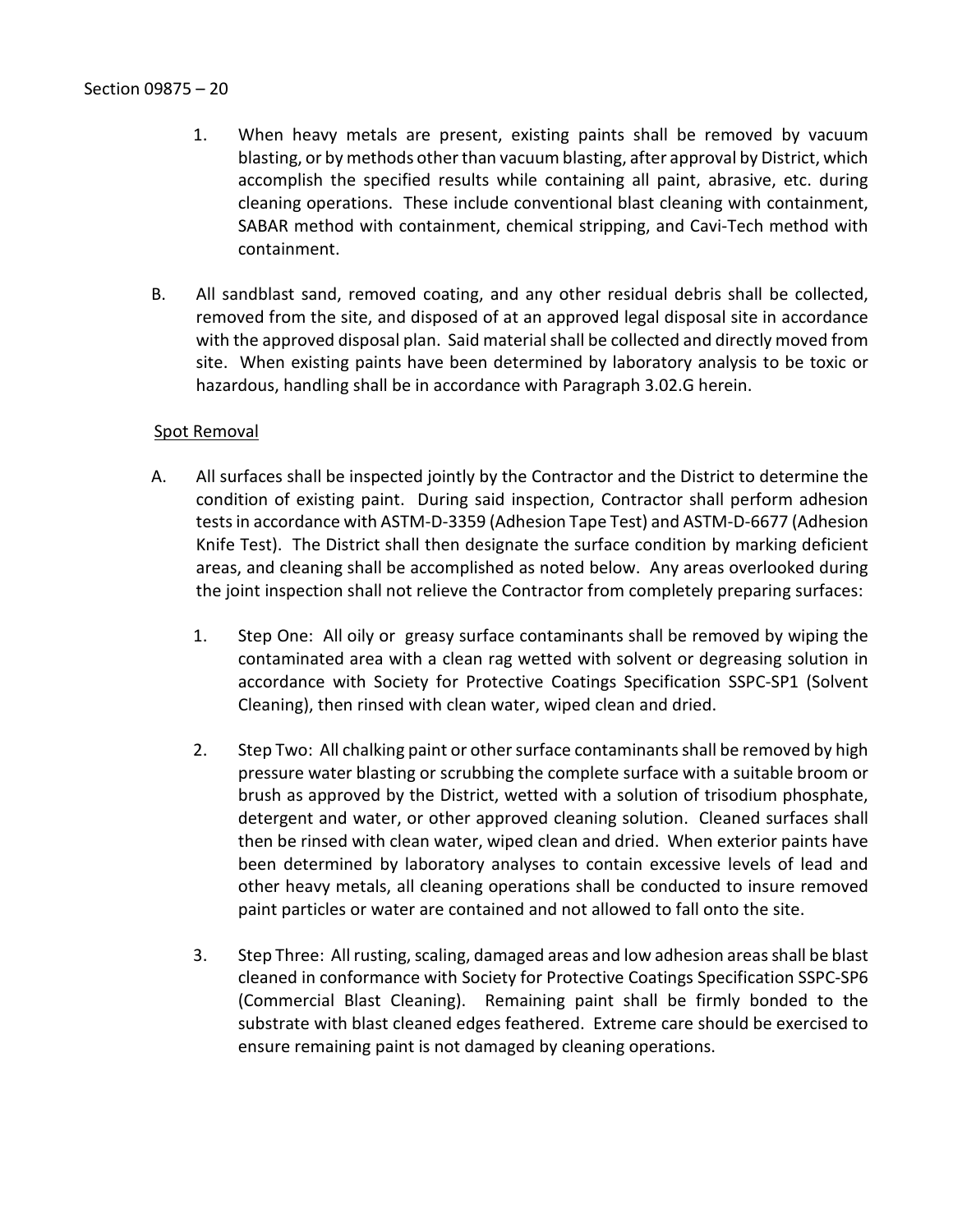- a) Cleaning methods other than blast cleaning may be used after approval by District, which accomplish the specified results. These include power tool cleaning to bare metal or chemical stripping. When heavy metals are present, cleaning methods other than vacuum blasting may be used, after approval by District, which accomplish the specified results while containing all paint, abrasive, etc. during cleaning operations. These include conventional blast cleaning with containment, SABAR method with containment, chemical stripping, and Cavi-Tech method with containment.
- B. All sandblast sand, removed coating, and any other residual debris shall be collected, removed from the site, and disposed of at an approved legal disposal site in accordance with the approved disposal plan. Said material shall be collected and directly moved from site. When existing paints have been determined by laboratory analysis to be toxic or hazardous, handling shall be in accordance with Paragraph 3.02.G herein.

## <span id="page-22-0"></span>3.05 APPLICATION, GENERAL

- A. Paint application shall conform to the requirements of the Society for Protective Coatings Paint Application Specification SSPC-PA1, latest revision, for "Shop, Field and Maintenance Painting," the Eastern Municipal Water District, the manufacturer of the paint materials printed literature, and as specified herein.
- B. No coating shall be applied under the following conditions:
	- 1. When the surrounding air temperature or the temperature of the surface to be coated or painted is below 55 degrees F for epoxy coatings, below 45 degrees F for epoxy low temperature cure coatings, or above 110 degrees F for all materials.
	- 2. Wet or damp surfaces or in rain, fog or mist.
	- 3. When the temperature is less than 5 degrees F above the dewpoint.
	- 4. When it is expected the air temperature will drop below 55 degrees F for epoxy coating, below 45 degrees F for epoxy low temperature cure coatings, or less than 5 degrees F above the dewpoint within two hours after application of coatings or paints.
		- a) Dewpoint shall be measured by use of an instrument such as a sling psychrometer in conjunction with U.S. Department of Commerce Weather Bureau Psychrometric Tables or equivalent. If dehumidification is used, equipment must run continuously during all phases of contract, except disinfection phase.
	- 5. When wind speed exceeds fifteen miles per hour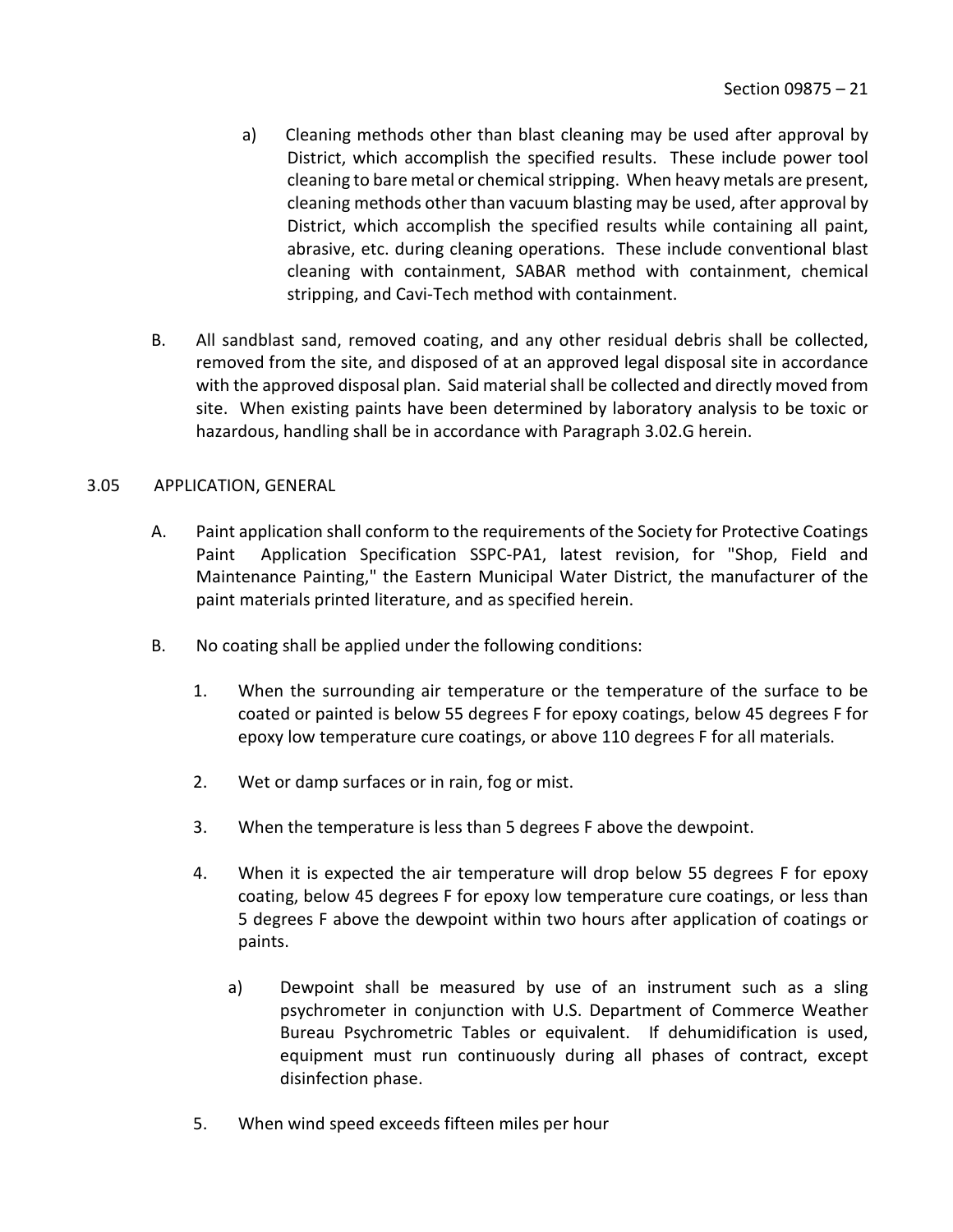If above conditions are prevalent, coating application shall be delayed or postponed until conditions are favorable. The day's application shall be completed in time to permit the film sufficient drying time prior to damage by atmospheric conditions.

- C. Thinning shall only be permitted as recommended by the manufacturer and approved by the District and shall not exceed limits set by applicable regulatory agencies.
	- 1. If Contractor applies any materials which have been modified or thinned to such a degree as to cause them to exceed established VOC levels, Contractor shall be responsible for any fines, costs, remedies, or legal action and costs that may result.
- D. Each application of paint shall be applied evenly, free of brush marks, sags, runs and no evidence of poor workmanship. Care should be exercised to avoid lapping on glass or hardware. Paints shall be sharply cut to lines. Finished surfaces shall be free from defects or blemishes as defined by SSPC's Visual Comparison Manual.
- E. Protective coverings or drop cloths shall be used to protect floors, fixtures, equipment, prepared surfaces, and applied paints. Personnel walking on exterior roof of tank shall take precautions to prevent damage or contamination of painted surfaces. If required by District, personnel shall wear soft-soled shoes, or shoe coverings approved by District. Care shall be exercised to prevent paint from being spattered onto surfaces which are not to be painted. Surfaces from which such material cannot be removed satisfactorily shall be refinished as required to produce a finish satisfactory to the District.
- F. All materials shall be applied as specified herein.
- G. All welds and irregular surfaces shall receive a brush coat of the specified product prior to application of each complete coat. Paint shall be brushed in multiple directions to ensure penetration and coverage, as directed by the District. These areas include, but are not limited to, welds, nuts, bolts, pitted areas, etc. Care shall be exercised to ensure dry film thickness of paints does not exceed the maximum thickness allowed by the manufacturer of the specific product being applied.
- H. At conclusion of each day's blast cleaning and paint operations, a 6" wide strip of blast cleaned substrate shall remain uncoated to facilitate locating point of origin for successive day's blast cleaning operations.
- I. Epoxy coated surfaces or other multi-component materials exposed to excessive sunlight or an excessive time element beyond manufacturer's recommended recoat cycle, shall be scarified by Brush-Off Blast Cleaning (SSPC SP-7) or methods approved by District, prior to application of additional coating. Scarified coating shall have sufficient depth to assure a mechanical bond of subsequent coat.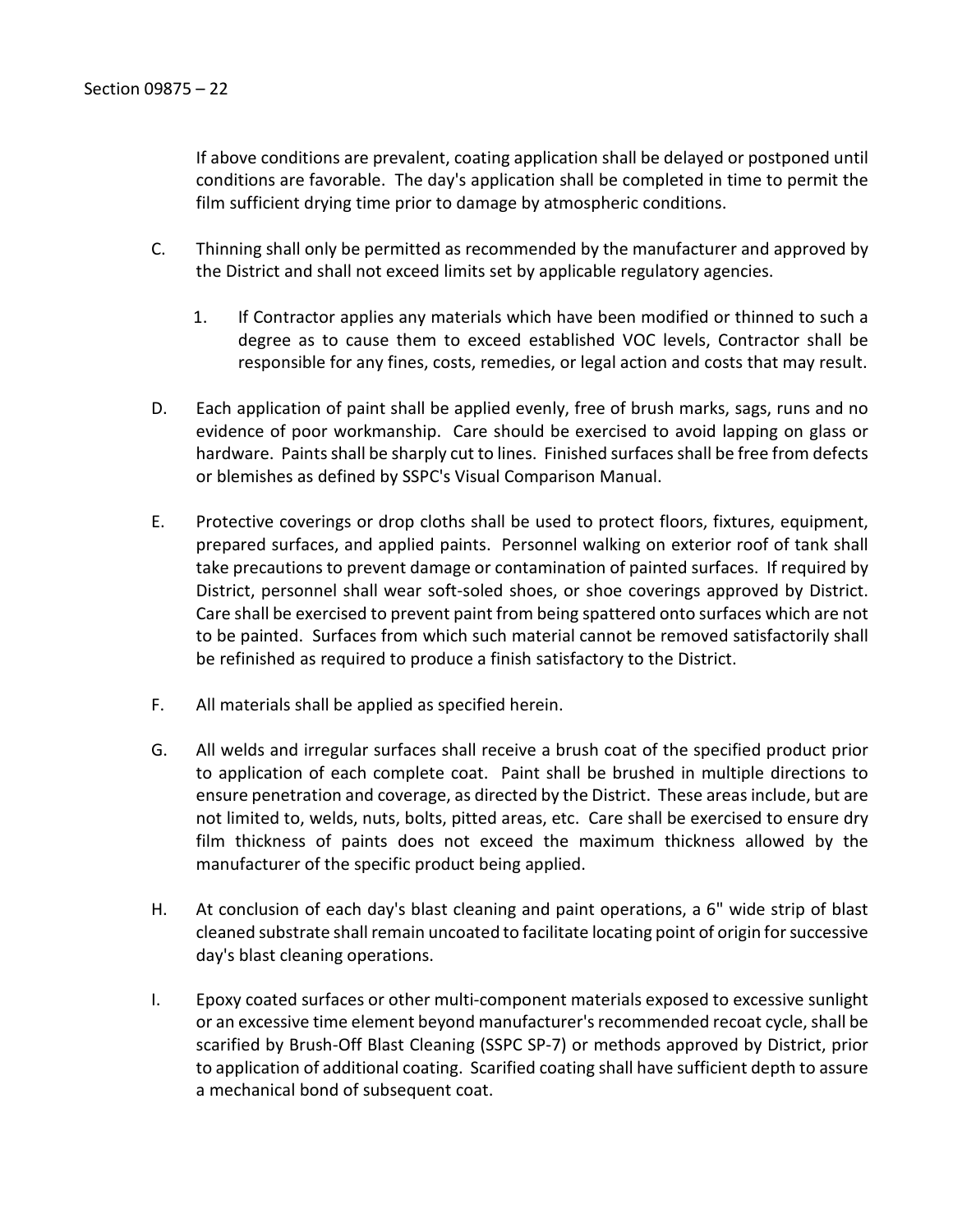- J. All attachments, accessories, and appurtenances shall be prepared and finished in the same manner as specified for adjoining tank sections, except as specifically designated by the District.
- K. All coating components shall be mixed in exact proportions specified by the manufacturer in the presence of the District. Care shall be exercised to ensure all material is removed from containers during mixing and metering operations.
- L. All coatings shall be thoroughly mixed, utilizing an approved slow-speed power mixer until all components are thoroughly combined and are of a smooth consistency. Coatings shall not be applied beyond pot-life limits or recoat cycles specified by manufacturer.
- M. Thinners shall be added to coating materials only as required in accordance with manufacturer's printed literature and in the presence of the District. Quantities of thinner shall not exceed limits set by applicable regulatory agencies.
- N. Application shall be by airless spray method, except as otherwise specified. Drying time between coats shall be strictly observed as stated in manufacturer's printed instructions, except there shall be a minimum of 12 hours between coats
- O. When two or more coats are specified, each coat shall contain sufficient approved color additive to act as an indicator of coverage or the coats must be of contrasting color. A fine bristle broom and air shall be used to remove dust and other matter from each coat prior to application of any additional coats.
- P. All mixing, thinning, application, and holiday detection of coatings shall be accomplished in the presence of the District.
- Q. Care shall be exercised during spray operations to hold the spray nozzle perpendicular and sufficiently close to surfaces being coated to avoid excessive evaporation of volatile constituents and loss of material into the air or the bridging of cracks and crevices. Reaching beyond limits of scaffold perimeter will not be permitted. All dryspray or overspray shall be removed as directed by District and the area recoated.

## <span id="page-24-0"></span>3.06 APPLICATION, EXTERIOR PAINT SYSTEMS

## A. 100% REMOVAL

After completion of surface preparation as specified, all surfaces shall receive a coating system as follows:

## **SEE SPECIFICATION 09875.1 (CUSTOM)**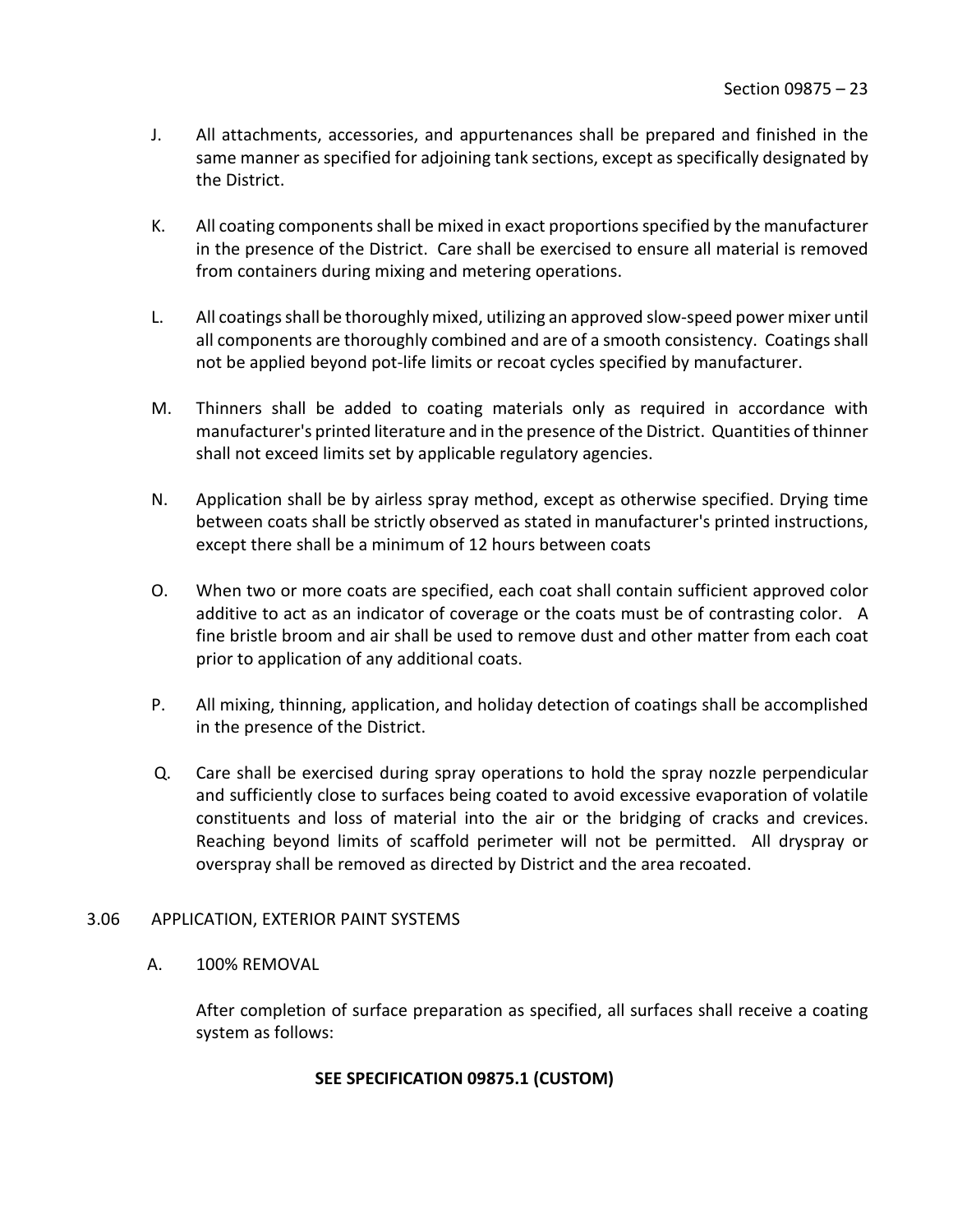#### B. SPOT REMOVAL

After completion of surface preparation as specified, all surfaces shall receive a coating system as follows:

## **SEE SPECIFICATION 09875.1 (CUSTOM)**

- C. A minimum of 12 hours is required before additional coats may be applied.
- D. Color Scheme: The District shall select exterior finish coat colors for the project. The Contractor shall submit a current chart of the manufacturer's available colors to the Owner's representative ten days prior to start of painting operations.
- E. Coating System Identification: unless otherwise directed by the District, stencil the following information on the completed exterior system. Location will be selected by the District. Use a black urethane coating and provide lettering that is 2 to 3 inches in height.
	- 1. Month and Year of Completion
	- 2. Identification of Cleaning Method
	- 3. Identification of Coating System
- F. Following all paint work, apply caulking to the gap between the exterior floor plate and concrete ring wall in accordance with the manufacturer's written recommendations, using backing rod as required to provide suitable seal. Exterior caulking shall have a smooth clean finish that is applied to clean, sharp lines. Sealant color shall be selected and approved by the Owner.
	- 1. Sealant shall be a material as specified under shall include Sikaflex 1A, Vulkem 921, Sonolastic NP1, or approved equal.
- G. Where spot priming is designated, sealed areas shall be carefully inspected to determine if paint edges have lifted or if other defects exist after priming but prior to application of intermediate coat. If necessary, repairs shall be accomplished, using procedures as specified herein to effect a smooth transition between sealer and subsequent coats.
- H. Upon completion of priming operations, the primer shall be clean, dry and show no evidence of oxidation, after which all exterior surfaces shall receive the intermediate coat as specified herein.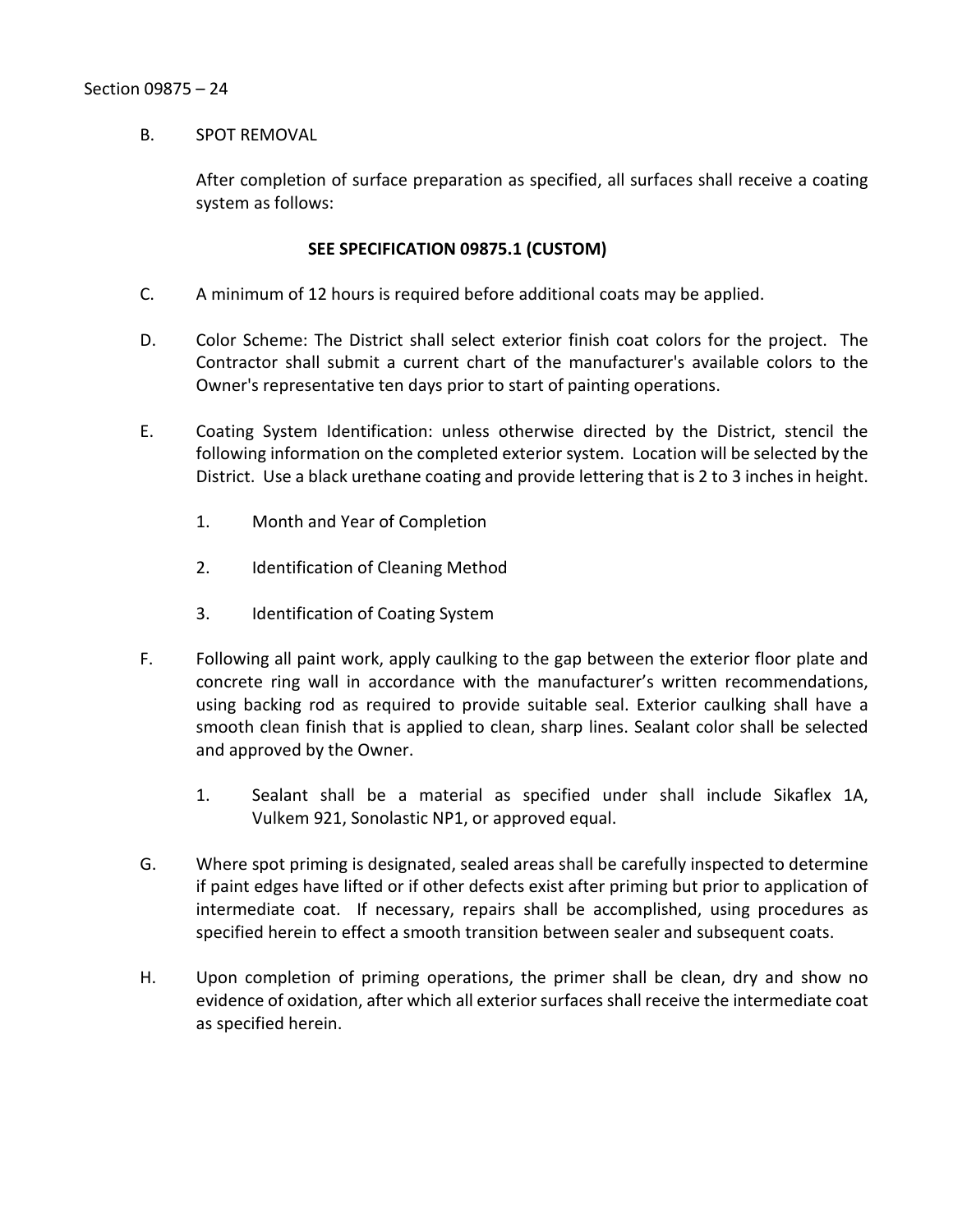- I. Where new coating is being applied over existing coating, prior to start of intermediate coat application, Contractor and District shall conduct spot dry film thickness tests to determine the minimum dry film thickness of the existing paint system. A mutual agreement shall be reached as to the specific dry film thickness of the existing paint system, which shall then be used in determining if sufficient additional paint has been applied over the existing paint.
- J. Total dry film thickness of the completed three-coat system shall not be less than 10.0 mils at any point in the surface where bare metal was originally exposed, or less than the existing coating thickness plus 6.0 mils where the new two-coat system was applied over existing paint.
	- a) Maximum dry film thickness allowed, if not specified in manufacturer's approved literature, will be as determined, in writing, by the paint manufacturer's headquarters technical representative.

## <span id="page-26-0"></span>3.07 QUALITY CONTROL

- A. Surface preparation will be based upon comparison with: "Pictorial Surface Preparation Standards for Painting Steel Surfaces," SSPC-Vis 1 and as described herein. Anchor profile for prepared surfaces shall be measured by using a nondestructive instrument such as a Testex Press-0-Film System in accordance with ASTM D4417. Temperature and dewpoint requirements shall apply to all surface preparation operations, except low and high temperature limits.
- B. Dry film thickness verification shall be performed by the Contractor in the presence of the District. Contractor shall provide all inspection equipment and scaffolding to perform the inspections. All areas not meeting the specified dry film thickness shall be recoated and repaired by Contractor as directed by District.
- C. Film Thickness Testing: thickness of coatings and paint shall be checked with a nondestructive film thickness gauge in accordance with ASTM D1186 and/or ASTM D7091. An instrument such as Tooke Gage should be used in accordance with ASTM D4138 if a destructive tester is deemed necessary. The sampling of film thickness of flat (e.g. plate) surfaces shall be tested in accordance with SSPC-PA2. The sampling of structural members or irregular surfaces shall be tested in frequency and locations, as directed by the District.